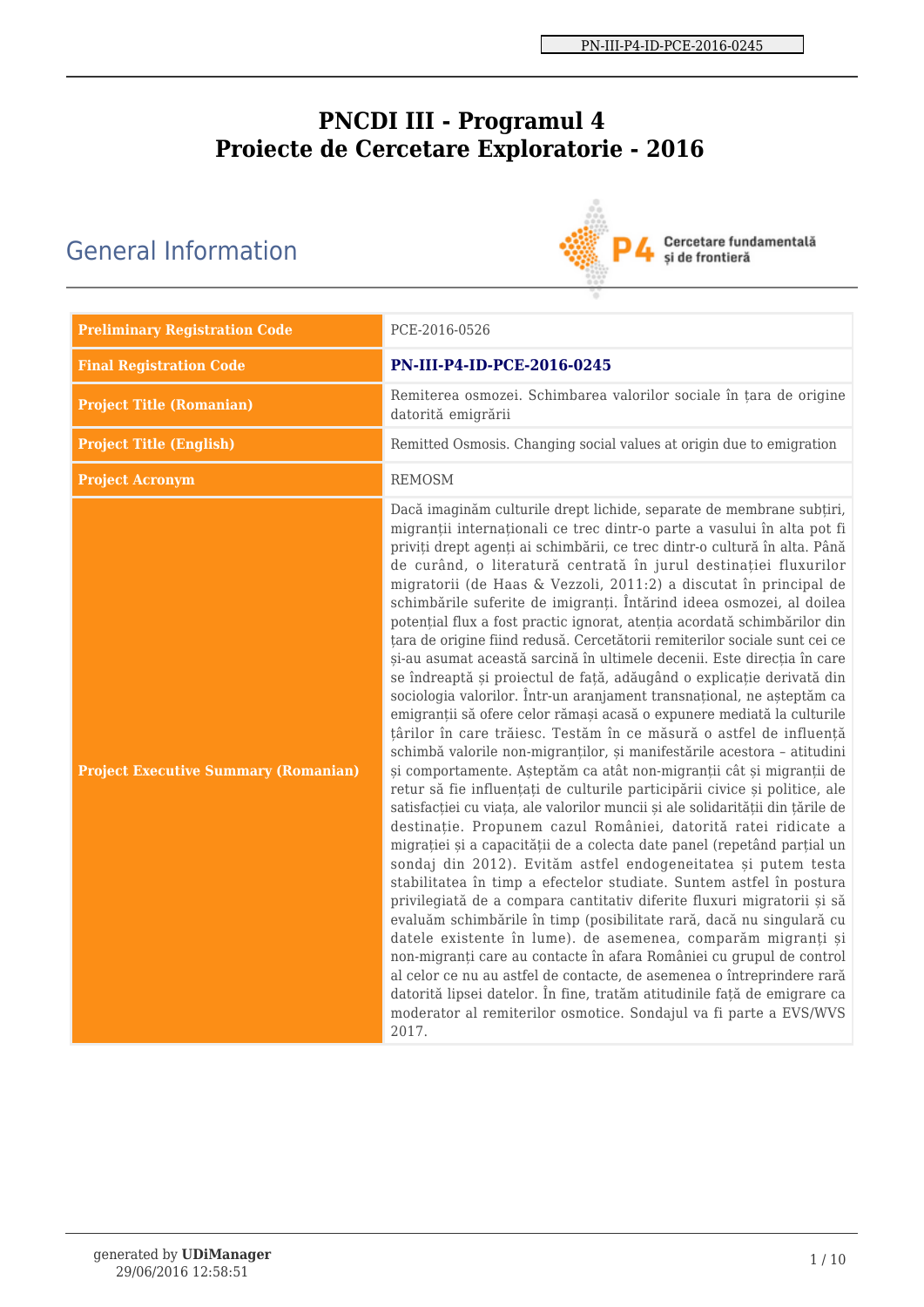| <b>Project Executive Summary (English)</b> | If one imagine cultures as liquids, separated by a thin membrane, then<br>migrants from a side of the bowl to another are agents of change,<br>allowed to pass from a culture to another by osmotic actions. Until<br>recently, a destination-driven literature (de Haas & Vezzoli, 2011:2),<br>explored mainly the changes that immigrants experience<br>postmigration, paying little attention to the effects on stayers - those<br>not to migrate from a country of origin. The task was undertaken by<br>scholars on transnationalism and social remittances in the past few<br>decades. This project joins this stream of literature, adding a<br>conceptual explanation derived from sociology of values. in<br>transnational arrangements, emigrees are expected to provide stayers<br>with mediated exposure to institutions and norms in the society of<br>destination. We test the extent to which such influence changes social<br>values, and their manifestations - attitudes and behaviors. The project<br>continues the interest of the team in the changes of immigrants, and<br>switches the perspective to countries of origin. Both stayers and<br>returnees are likely to be influenced by the cultures of civic and<br>political participation, working values, life satisfaction, and solidarity<br>from the countries of destination. The case of Romania is proposed,<br>due to its large migration and to the capacity to collect panel data<br>(partly repeating a survey from 2012), thus avoiding endogeneity and<br>testing stability of the effects over time. This puts us in the privileged<br>position to compare different flows of migration in a quantitative way<br>and to assess changes over time (which is an extremely rare<br>opportunity, if not unique in the existing literature). We also compare<br>return migrants with stayers who have contacts abroad and with the<br>counterfactual group of those that have no contact at all, again a novel<br>endeavor. Finally, we consider the attitudes towards emigration as<br>moderators of remitted osmosis. The survey will be part of EVS/WVS<br>2017. |
|--------------------------------------------|--------------------------------------------------------------------------------------------------------------------------------------------------------------------------------------------------------------------------------------------------------------------------------------------------------------------------------------------------------------------------------------------------------------------------------------------------------------------------------------------------------------------------------------------------------------------------------------------------------------------------------------------------------------------------------------------------------------------------------------------------------------------------------------------------------------------------------------------------------------------------------------------------------------------------------------------------------------------------------------------------------------------------------------------------------------------------------------------------------------------------------------------------------------------------------------------------------------------------------------------------------------------------------------------------------------------------------------------------------------------------------------------------------------------------------------------------------------------------------------------------------------------------------------------------------------------------------------------------------------------------------------------------------------------------------------------------------------------------------------------------------------------------------------------------------------------------------------------------------------------------------------------------------------------------------------------------------------------------------------------------------------------------------------------------------------------------------------------------------------------------------------------------------|
| <b>Project Duration (month)</b>            | 30                                                                                                                                                                                                                                                                                                                                                                                                                                                                                                                                                                                                                                                                                                                                                                                                                                                                                                                                                                                                                                                                                                                                                                                                                                                                                                                                                                                                                                                                                                                                                                                                                                                                                                                                                                                                                                                                                                                                                                                                                                                                                                                                                     |
| <b>Total Funding Requested (LEI)</b>       | 848.532,00                                                                                                                                                                                                                                                                                                                                                                                                                                                                                                                                                                                                                                                                                                                                                                                                                                                                                                                                                                                                                                                                                                                                                                                                                                                                                                                                                                                                                                                                                                                                                                                                                                                                                                                                                                                                                                                                                                                                                                                                                                                                                                                                             |
| <b>Total Funding Requested (EUR)</b>       | 188.562,67                                                                                                                                                                                                                                                                                                                                                                                                                                                                                                                                                                                                                                                                                                                                                                                                                                                                                                                                                                                                                                                                                                                                                                                                                                                                                                                                                                                                                                                                                                                                                                                                                                                                                                                                                                                                                                                                                                                                                                                                                                                                                                                                             |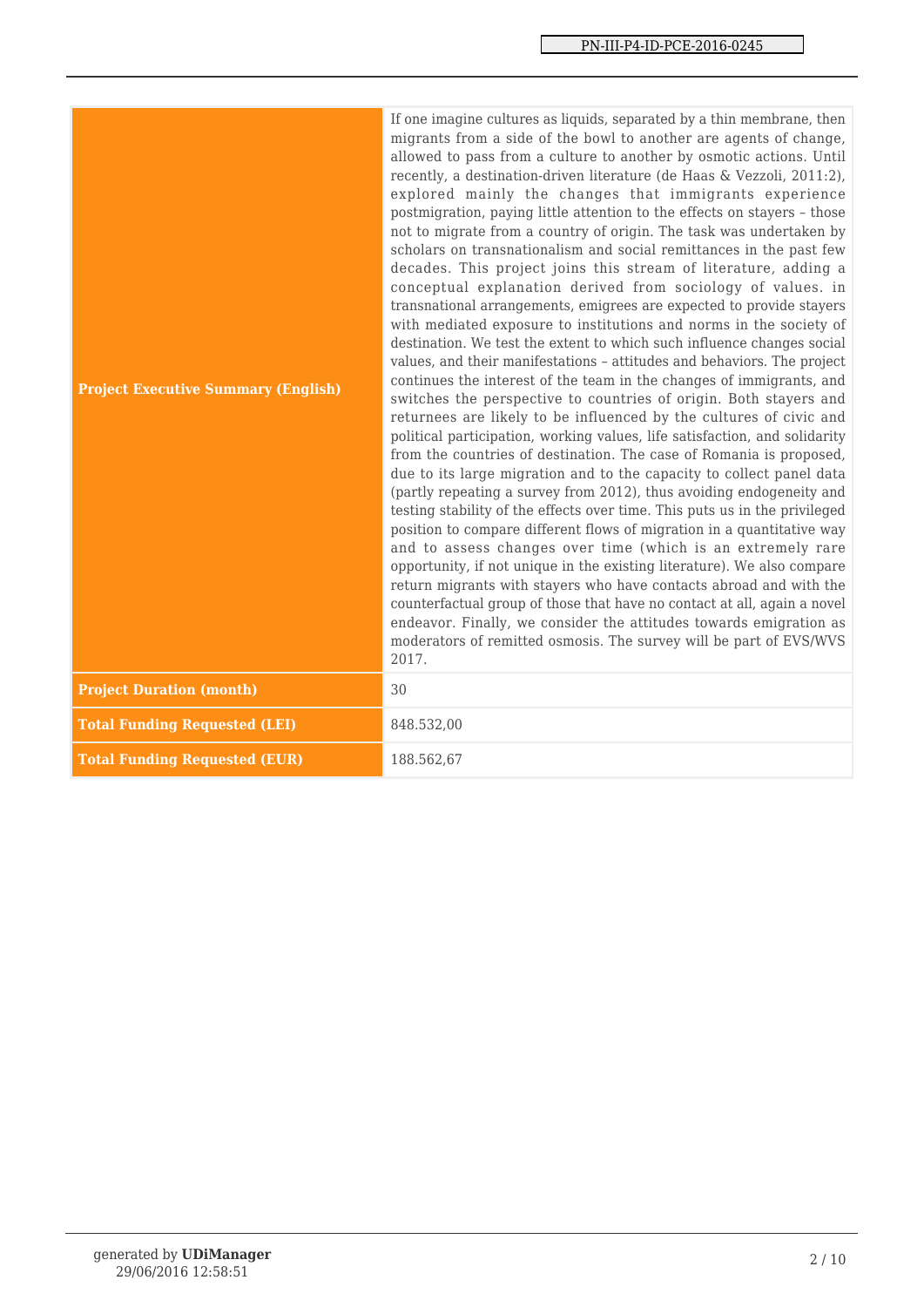# Project Leader and Host Institution

| <b>Host Institution</b>       |                                                                       |                            |                           |  |  |  |
|-------------------------------|-----------------------------------------------------------------------|----------------------------|---------------------------|--|--|--|
| <b>Institution Details</b>    |                                                                       | <b>Project Leader</b>      |                           |  |  |  |
| <b>Country:</b>               | Romania                                                               | <b>Last Name:</b>          | <b>Voicu</b>              |  |  |  |
| CUI:                          | 4267150                                                               | <b>First Name:</b>         | <b>Bogdan</b>             |  |  |  |
| <b>Institution name:</b>      | <b>INSTITUTUL DE</b><br><b>CERCETARE A</b><br><b>CALITATII VIETII</b> | <b>Previous Last Name:</b> |                           |  |  |  |
| <b>County:</b>                | Bucuresti - Sector 5                                                  | <b>CNP:</b>                | 1720510293103             |  |  |  |
|                               | Bucuresti, Bucuresti -                                                | <b>Birth Date:</b>         | 10/05/1972                |  |  |  |
| City:                         | Sector 5                                                              | Doctor:                    | YES, since:<br>01/06/2004 |  |  |  |
| <b>Street:</b>                | Calea 13 Septembrie                                                   | <b>Phone:</b>              | $^{+}$                    |  |  |  |
| <b>Street no.:</b>            | 13                                                                    |                            |                           |  |  |  |
| <b>Other address details:</b> | Calea 13 Septembrie<br>13, sector 5<br>București, 050711              | <b>Email:</b>              | bogdan@iccv.ro            |  |  |  |
| Zip code:                     | 50711                                                                 |                            |                           |  |  |  |
| <b>Institution type:</b>      | $I-AR$                                                                |                            |                           |  |  |  |
| <b>Institution website:</b>   | www.iccv.ro                                                           |                            |                           |  |  |  |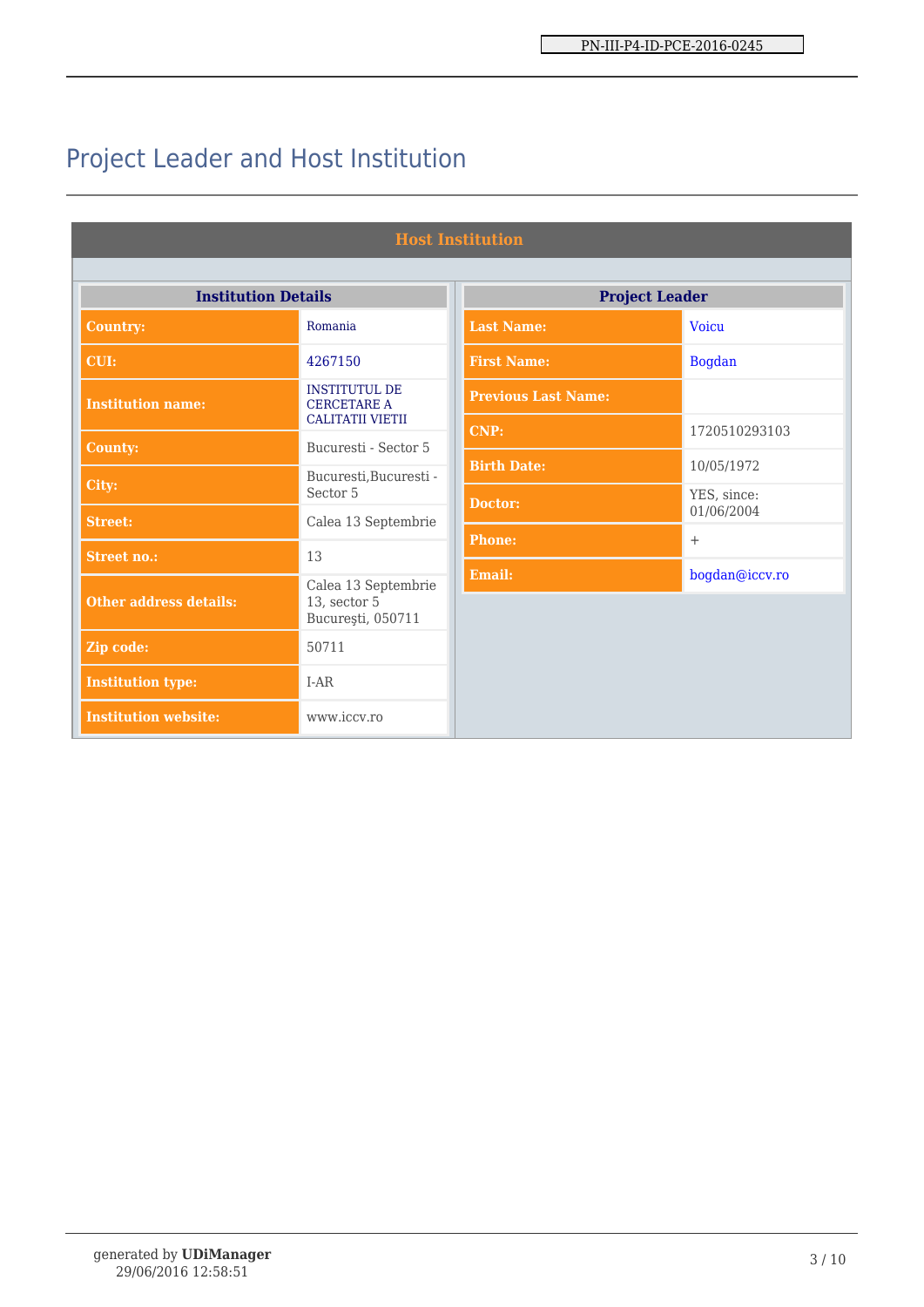# **ANEXA 1 - Cererea de finanţare** (se va completa în limba engleză)

*Documentul foloseşte caractere Times New Roman de 12 puncte, spaţiere între linii de 1.5 şi margini de 2 cm. Orice modificare a acestor parametri (cu excepția figurilor, tabelelor sau a legendelor acestora) precum și depașirea numărului de pagini stabilit pentru fiecare secțiune duce la declararea automată a cererii de finanțare ca neeligibilă. Textul gri conţine instrucţiuni de completare pentru candidaţi şi va fi eliminat şi înlocuit cu informația cerută. Se va menține textul negru, care marchează informațiile si secțiunile obligatorii ale cererii.*

## **A. Informaţii generale**

### **Titlul proiectului (maximum 200 caractere):**

## **Abstract (maximum 2000 de caractere inclusiv spaţiile):**

## **Directorul de proiect şi instituţia gazdă:**

Nume:

Nume anterioare (dacă este cazul) :

Prenume:

Data nașterii:

Doctor din anul:

Telefon:

Adresa de e-mail:

Numele institutiei:

Adresa instituției:

#### **Componenţa echipei de cercetare** (membrii nominalizați din echipă)

# **Domeniile în care se încadrează proiectul** <sup>1</sup> (conform Anexei 4).

*(Domeniul principal ales reprezintă domeniul propunerii de proiect.)*

Domeniul principal:

Subdomenii:

Aria de cercetare principală:

Aria de cercetare secundară:

Aria de cercetare secundară:

#### **Cuvinte cheie:**

1:  $2$ . 3: 4: 5: **Durata proiectului:** min. 18 luni, max. 30 luni **Buget total solicitat:** max. 850.000 lei sau max. 1.000.000

<sup>&</sup>lt;sup>1</sup> Pentru propunerile de proiecte încadrate greșit de către directorul de proiect, există posibilitatea reîncadrării pe domenii, de către UEFISCDI, la propunerea experților evaluatori.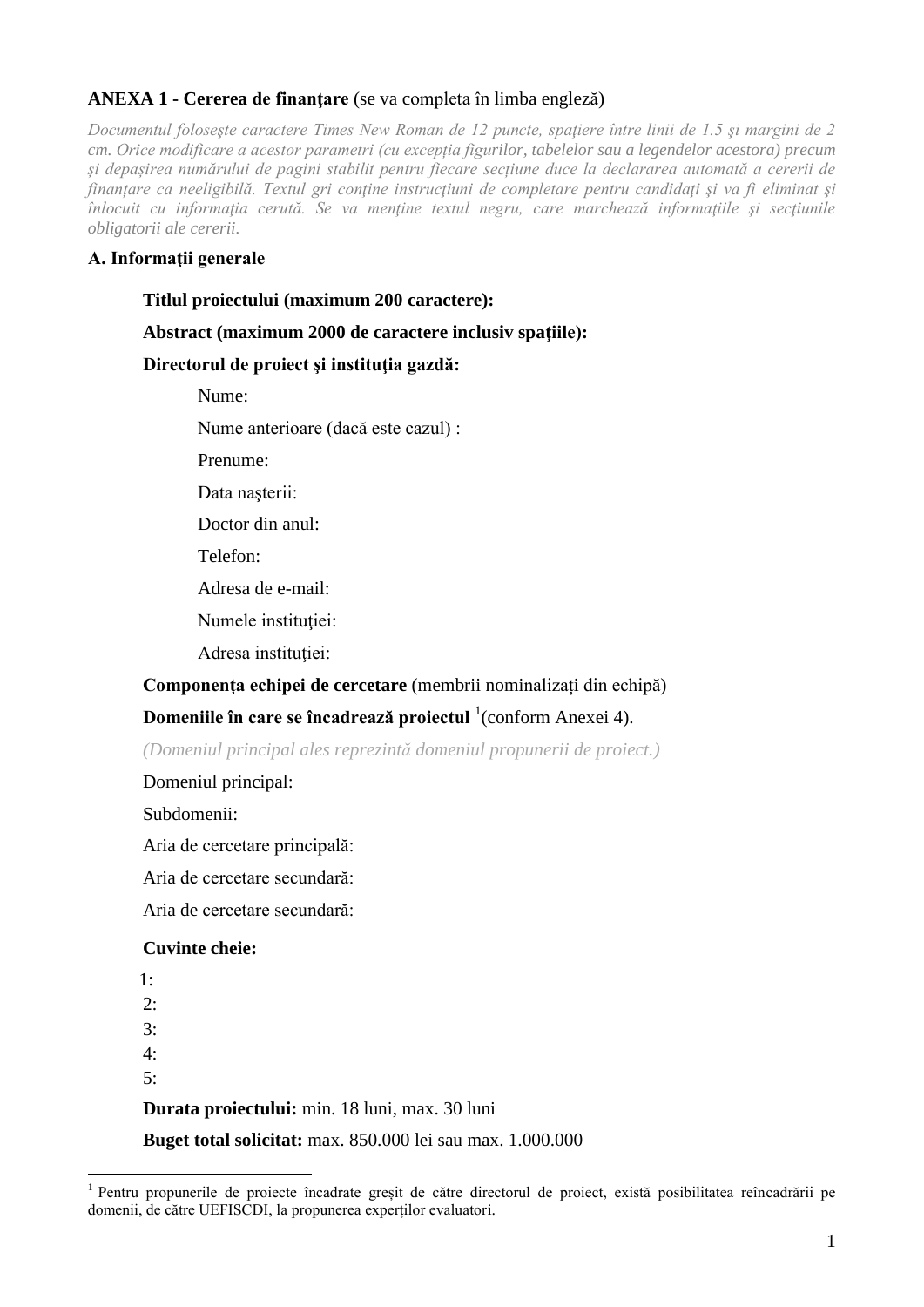#### **APPENDIX 1 - The funding application** (to be completed in English)

#### **B. Phase I – Short description of the research project & scientific profile of the project leader**

# **B1. Abstract of the project proposal** *(maximum 2 pages)*

This proposal brings together perspectives from various fields of social sciences in general and sociology in particular. We use the existing literature on social remittances, transnationalism, assimilation theories and the acculturation perspective in migration studies. We put them in the context of the literature on value formation and change. Specific theories for the fields that we address (political participation, civic participation, life satisfaction, work values, attitudes towards solidarity) complete the picture.

The goal is to identify to which extent the international migration leads to changes in migrants' origin societies. The question we address is **whether, and in what conditions, the exposure to the culture of the host society enables immigrants to remit values, behaviors, attitudes**. This may happen by continuous contact with friends and relatives who live in the society of origin, or by returning after living abroad for a longer or shorter period. Second, and more important, **we also ask how stable such changes are**.

A structured mechanism is considered. Individuals and communities in the countries of origin experience mediated exposure to the culture and institutions of the host society. Immigrants' contact with the origin structures a flow of practices that changes their friends' and relatives' views and behaviors through a partially similar process. These transformative trends contribute to challenging norms and institutions of various domains (e.g. family, work, education) and lead to social change.

#### ORIGINALITY, CONTRIBUTION TO LITERATURE, AND EXPECTED IMPACT

1. The study of social remittances brought culture back into the attention of migration studies (Levitt and Lamba-Nieves, 2011). However, we found very little connection within the existing literature between social remittances and the quite vast body of publications on social values. Our work will fill this gap, providing a better conceptualization and allowing understanding how acculturation, assimilation and reintegration complement the institutionalization and the socialization assumptions, to set up a framework for social change. This continues a previous project of the team, but moves it to a more complex approach, and includes a straightforward testing of causality, due to the panel approach.

2. It results a better understanding of the theory on value formation and change, a newly rediscovered realm of study (Hitlin & Vaisey, 2014).

3. Previously collected data give a first assessment of international migration, looking both at stayers (those who never migrated) and at returnees (those who returned from migration), in a country which recently became a country of emigration (Romania). We re-interview the sample, in 2017, to check for the stability of the observed changes, and to assess to which extent the changes are sensitive to time erosion. The approach allows controlling for endogeneity, and having a counterfactual group. To our knowledge, no panel study of return migrants and stayers is available for analysis.

4. We explicitly consider two types of social remittances: the direct ones (the case of returnees), and the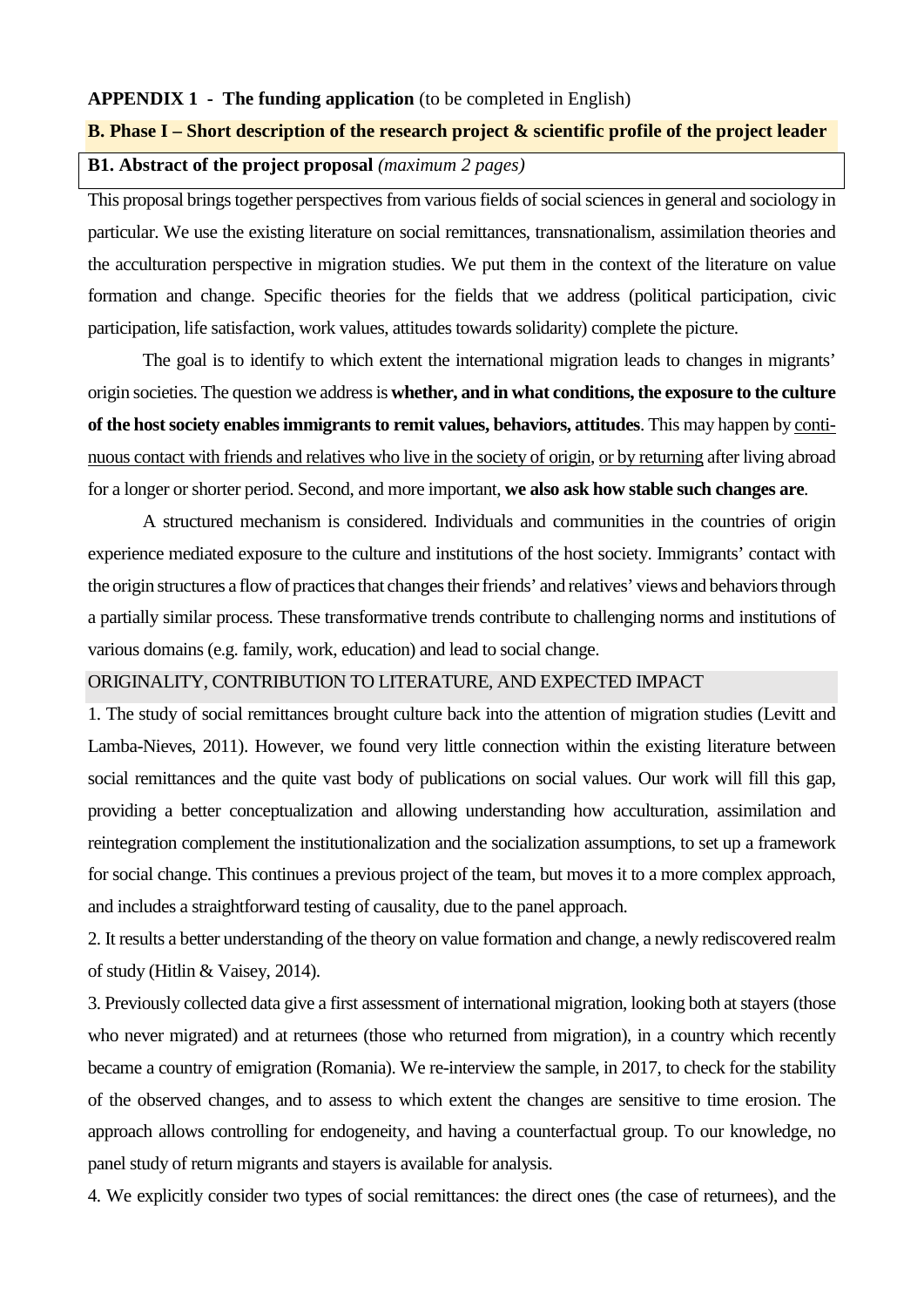ones mediated by migrated friends and relatives. Control for financial remittancesis present as well.

5. Considering the time spent in migration, the intensity of transnational contact, and the time from returning are almost unstudied pathway. (Lack of appropriate data hindered up to now such approach).

# STATE OF ART

The projects builds up upon theories in sociology of values to support four types of hypothesis: stability of values over time (Jagodzinski, 2004; Mannheim, 1952; Ryder, 1965); their formation during early socialization, driven by economic and social conditions (Ester et al., 1994; Ester et al., 2006; Featherstone, 2011; Hitlin & Piliavin, 2004; Inglehart 1971, 1997; Jagodzinski, 2004); the change during adulthood, due to exposure mechanisms, in which wide-spread institutions are internalized as personal values (Arts, 2011; Beck & Beck, 2001; Gundelach, 1994; Inkeles, 1969); the reaction of values to changes in economic and material conditions (Inglehart & Baker, 2000; Inglehart & Welzel, 2005; Welzel, 2014). We add insights from the assimilation theories (Alba & Nee 1997, 2003; Esser, 2010; Portes et al., 2005, which can be seen as a particular case of the institutionalization assumption. Theories in psychology, in particular regulatory focus theory (Higgins, 2011) and the dual-process model (Barrouillet, 2011; Vaisey, 2009) support the idea of change during adulthood, and create the background for assessing the changes due to migration.

As vast natural experiment (Dinesen, 2013), immigration was used to show that immigrants change their values and behaviors while keeping their original heritage with respect to voting, civic participation, trust, basic human values, gendered inequality in education, etc. (Dronkers & Kornder 2013; Rudnev 2014; Voicu & Vasile 2014, Voicu & Comşa 2014, Voicu & Tufiş 2016). Consequently, socialization and institutionalization complement each other in explaining value formation and change. In many ways, this is the basic idea of the acculturation perspective in migration (Berry, 2009). After migration, adaptive mechanisms lead migrants to change, but they also selectively retain norms of their cultural heritage.

This project reverses the focus and considers exposure as source for value change. First, for return migrants, one may ask which types of values they remit. Due to contagion with the host's culture, when returning, they are bearers of the institutionalization effects, and should bring values from the countries were they had immigrated. Would re-socialization into the culture of origin change this? Would the effect be the same no matter which type of value one analyses? Second, do the stayers change due to mediated exposure to foreign cultures? Do contact frequency and attitudes towards emigration moderate the impact?

#### METHODOLOGY

We propose a survey that will coincide with the 2017 common EVS/WVS wave. It is designed as panel study, for the 2012 Romanian WVS wave. Data collected in 2012 measures the contacts with friends and relatives living abroad and information on past migration history. 50% of the initial sample either was a returnee or is in contact with a migrated fellow. We repeat the data collection in 2017 and analyze the changes given new contacts, decreased intensity of exposure, unbalanced exchange of goods and financial resources, etc. Multiple membership groups multilevel models and the panel approach are used for analysis.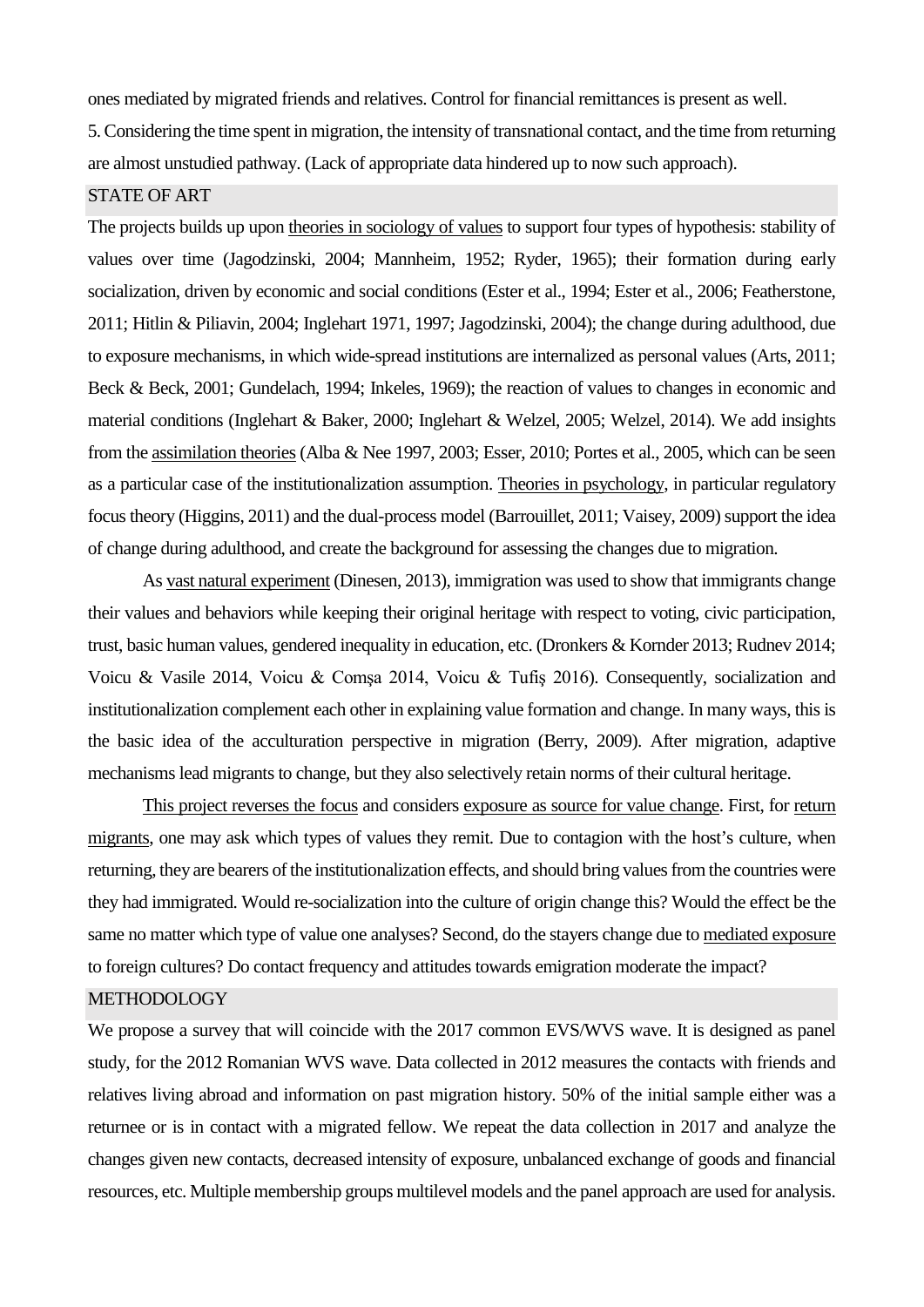# **APPENDIX 1 - The funding application** (to be completed in English)

# **B2. Curriculum Vitae of the Project leader** *(maximum 2 pages)*;

Education, degrees, study stages:

- Habilitation: defended  $1<sup>st</sup>$  of November, 2013 Romanian Academy.
- PhD (2004), MA (1998) and BA (1997) in sociology, all at the University of Bucharest
- BA in Economic Cybernetics and Foreseeing (1996), Bucharest Academy for Economic Studies.
- Various other training and study stages, most of them in quantitative methodology (Ann Arbor, Köln, Differdange, Trento, Suwon, Manheim, Zagreb, etc.). Doctoral stage – University of Umeå, Sweden (2000);

Employment track:

- Romanian Academy, Research Institute for Quality of Life (1996-present). Currently: 1<sup>st</sup> degree researcher (equivalent to full professor). Member of the scientific board.
- Lucian Blaga University of Sibiu. Department of Sociology (since 2001; 2013-present Full Professor).
- Other academic employers (research): LISEP Luxembourg, visiting professor (2011-2012).
- Other academic employers (teaching, associated Professor): University of Bucharest (1999- 2008), Eastern University, Pennsylvania (2003), Bucharest School for Political Science and Public Administration (2010-2011; Lecturer within the Doctoral School).
- Non-academic employers: consultant for various bodies, including EACEA, The Romanian Presidency, The World Bank, UNDP, EBRD, UNICEF, UNESCO, Soros Foundation, USAID, Romanian Ministry of Education, European University Association, Renault, OMV-Petrom, various NGOs, etc. (1997-2013)

# Publications:

- 15 papers in ISI journals, 3 authored books, 6 edited books, one edited journal issue, 34 other papers in peer-reviewed journals, 44 chapters in books, 54 reports (authored, coordinated or co-authored).
- H-Index: 14 (computed using Harzing's Publish or Perish); 769 citations, according to Google Academic (25.06.2016). A selected list of publications is enclosed

# Grants:

• Starting 1996, coordinator of 10 research grants, recipient of other 13 mobility or conference organizing grants, member in other 14 teams. 3 mentored post-doc grants.

Professional affiliations:

• Member of ESRA (European Survey Research Association), ESA (European Sociological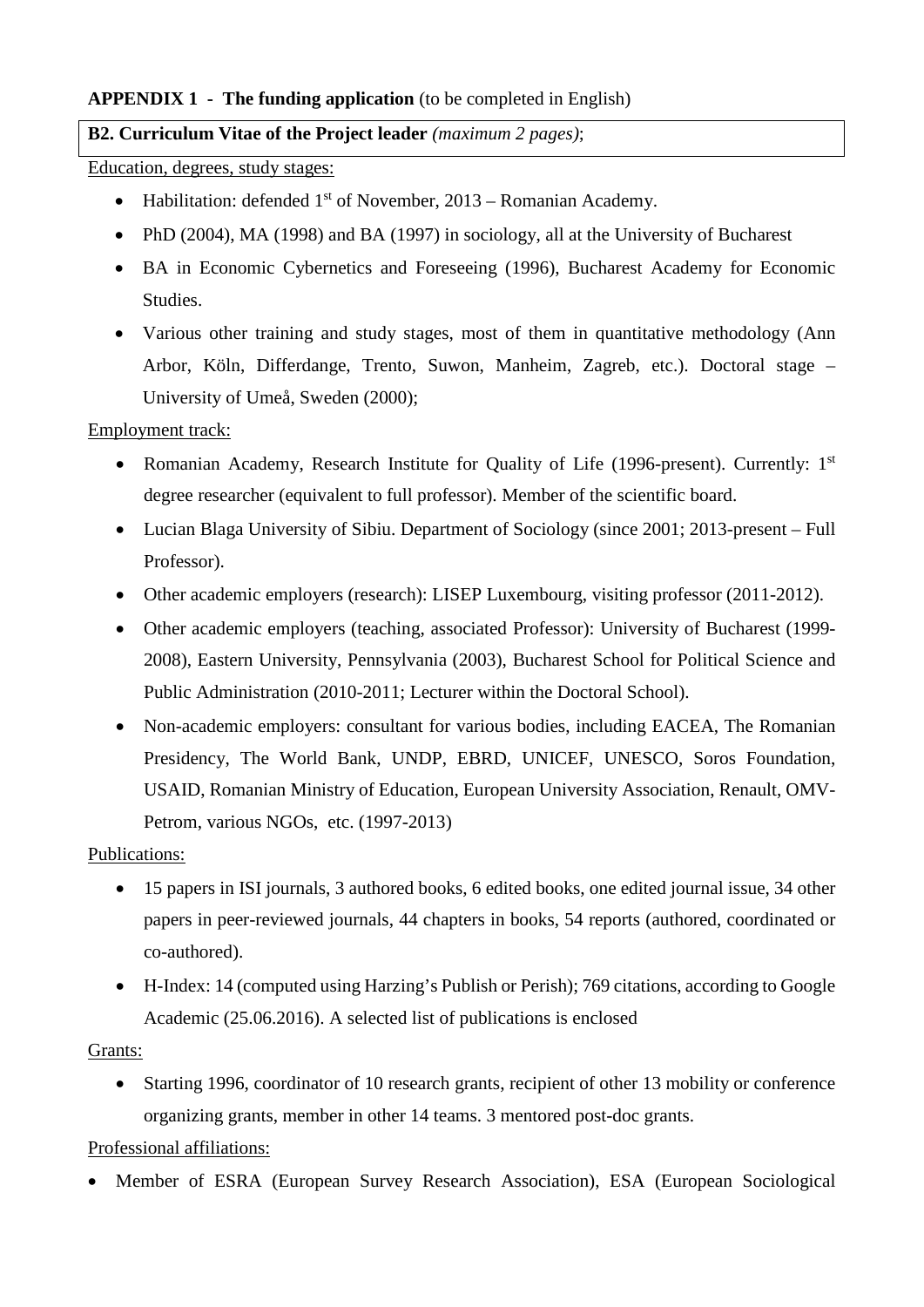Association), SSR (Romanian Sociologists Society) etc.

- Member in the advisory or editorial board of various journals (*Journal of Social Research & Policy; Social Change Review; Calitatea Vieţii*). Peer-reviews for various other journals including '*European Sociological Review'*, '*Journal of European Social Policy'*, '*Czech Sociological Review'*, '*Social Indicators Research*', '*International Sociology'*, '*Sociological Perspectives'*, '*Social Compass'*, '*Acta Sociologica*', etc.
- Member of the *Romanian Group for the Study of Social Values* (since 1999). Principal Investigator for *World Values Survey Romania* (2004-present). Field director: *European Values Study* (2008)*.*

Other:

- I occasionally publish in the *Dilema veche* weekly publication (9-10 articles a year).
- Member in various governmental bodies. Most recent: *Commission for Prognosis in Higher Education*.
- Various mentored postdoc students, doctoral commissions, grant-evaluation bodies …

#### Selected publications (other than the 5 requested in the next section)

- B. Voicu, C. D. Tufiș. 2016. [Migrating trust. Contextual determinants of international migrants'](http://journals.cambridge.org/action/displayAbstract?fromPage=online&aid=10062663&fileId=S1755773915000417)  [confidence in political institutions,](http://journals.cambridge.org/action/displayAbstract?fromPage=online&aid=10062663&fileId=S1755773915000417) *European Political Science Review*. doi:10.1017/S1755773915000417
- M. Voicu, B. Voicu. 2016. Civic Participation and Gender Beliefs. An Analysis of 46 Countries, *Czech Sociological Review* 52 (3): forthcoming.
- B. Voicu, M Vasile. 2014. [Do "Cultures of Life Satisfaction" Travel? A Cross-European Study of](http://csi.sagepub.com/content/62/1/81.abstract?etoc)  [Immigrants,](http://csi.sagepub.com/content/62/1/81.abstract?etoc) *Current Sociology* 62(1): 81-99.
- B. Voicu. 2013. [A Cross-Country Comparison of Student Achievements: the Role of Social Values.](http://www.hipatiapress.com/hpjournals/index.php/rise/article/view/638/726) *International Journal of Sociology of Education*, 2(3), 221-249.
- B. Voicu, M Şerban, A Deliu, E Tudor. 2013. [Acquiescence effects in measuring attitudes towards](http://www.revistacalitateavietii.ro/2013/CV-3-2013/04.pdf)  [immigrants: The case of Romania.](http://www.revistacalitateavietii.ro/2013/CV-3-2013/04.pdf) *Calitatea Vieţii* 3/2013: 311-340.
- B. Voicu, M Şerban. 2012. [Immigrant participation in voluntary associations across Europe,](http://www.tandfonline.com/doi/abs/10.1080/1369183X.2012.711046) *Journal of Ethnic and Migration Studies* 38 (10): 1569-1587.
- M Şerban, B. Voicu. 2010. [Romanian migrants to Spain: in or outside the migrant networks -](http://www.necplus.eu/action/displayAbstract?fromPage=online&aid=2432688&fulltextType=RV&fileId=S0338059910004055) a matter [of time?,](http://www.necplus.eu/action/displayAbstract?fromPage=online&aid=2432688&fulltextType=RV&fileId=S0338059910004055) *Revue d'études comparatives Est-Ouest*, 41(4): 97-124.
- B. Voicu, M Voicu. 2009. [Volunteers and volunteering in Central and Eastern Europe,](http://www.ceeol.com/aspx/issuedetails.aspx?issueid=b06e32cb-6e9b-408a-afed-ef63de5f01ff&articleId=3c92fe74-a2cd-481d-929f-8237d68bb7f4) *Sociology. Slovak Journal of Sociology* 41(6): 539-563.
- B. Voicu, M Voicu, eds., 2007. *Values of the Romanians: 1993-2006. A Sociological Perspective*, Iaşi: Institutul European. [English edition:](http://www.euroinst.ro/titlu.php?id=874) 2008.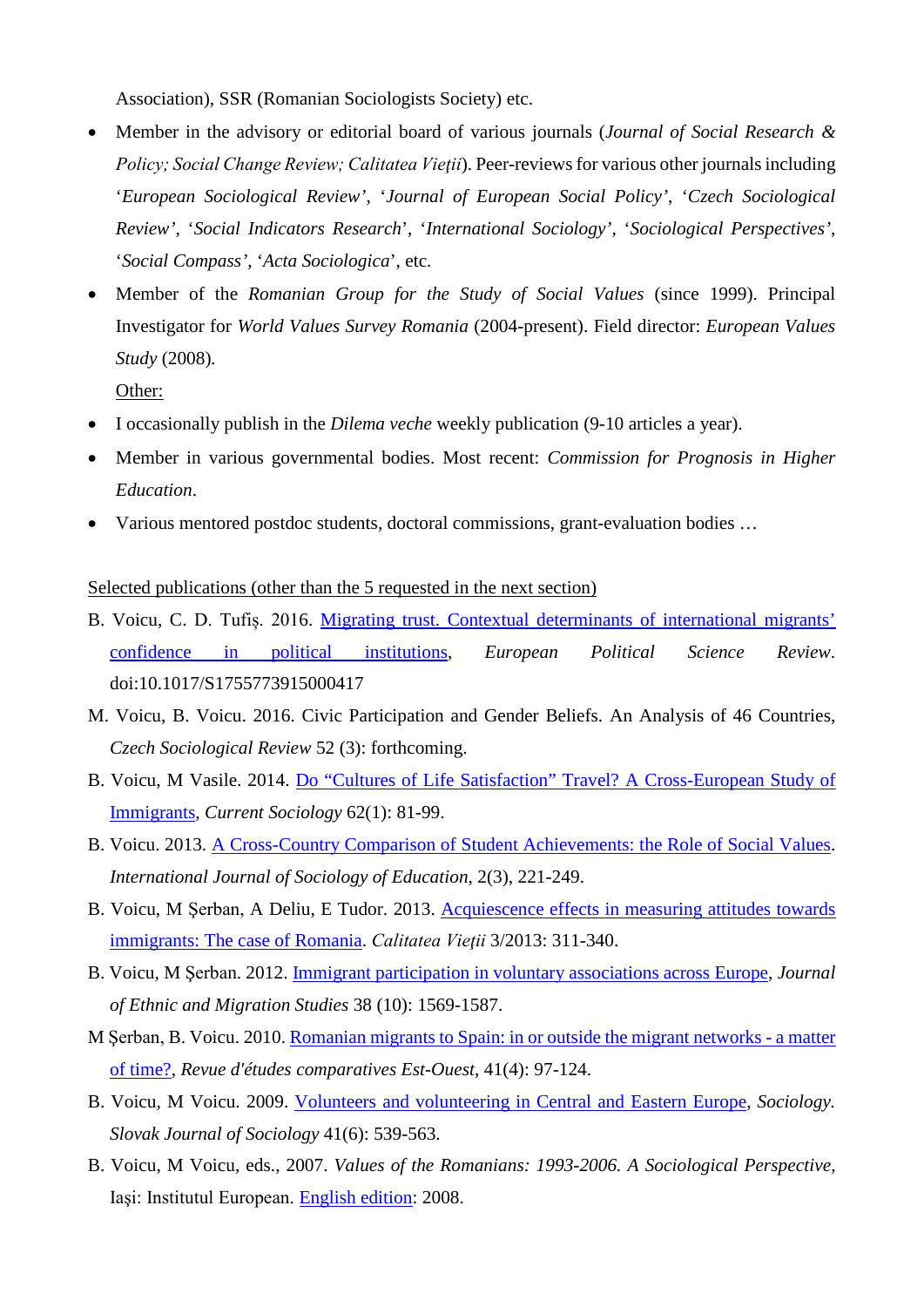**B3. The list of maximum 5 representative publications of the project leader, within last 10 years (2006 – present).** 

[RED] Bogdan Voicu. 2015. [Priming Effects in Measuring Life Satisfaction,](http://link.springer.com/article/10.1007/s11205-014-0818-0) *Social Indicators Research*. 124 (3): 993-1013.

[YELLOW] Bogdan Voicu. 2014. [Participative Immigrants or Participative Cultures? The](http://link.springer.com/article/10.1007/s11266-013-9355-8)  [Importance of Cultural Heritage in Determining Involvement in Associations,](http://link.springer.com/article/10.1007/s11266-013-9355-8) *VOLUNTAS: International Journal of Voluntary and Nonprofit Organizations*, 25(3): 612-635.

[RED] Bogdan Voicu, Ionela Vlase. 2014. [High-Skilled Immigrants and Social Integration in](http://www.sciencedirect.com/science/article/pii/S0147176714000650)  [Times of Crisis. A Cross-European Analysis,](http://www.sciencedirect.com/science/article/pii/S0147176714000650) *International Journal of Intercultural Relations.* 42: 25-37

[RED] Bogdan Voicu & Mircea Comşa. 2014. [Immigrants' Participation in Voting: Exposure,](http://www.tandfonline.com/doi/full/10.1080/1369183X.2013.873712)  [Resilience, and Transferability.](http://www.tandfonline.com/doi/full/10.1080/1369183X.2013.873712) *Journal of Ethnic and Migration Studies,* 40(10): 1572-1592.

[RED] Mălina Voicu, Bogdan Voicu, Katarina Strapcova. 2009. [Housework and gender](http://esr.oxfordjournals.org/cgi/content/abstract/jcn054)  [inequality in European countries,](http://esr.oxfordjournals.org/cgi/content/abstract/jcn054) *European Sociological Review* 25(3): 365-377.

\*[RED] indicates that the journal is in the UEFISCDI's red area. For the last paper in the list, I am indicated as corresponding author within the paper. Several other papers in my list of publications (see previous section) are also in the "red area". A full list of publications and other activities is available on my website: [http://web.BogdanVoicu.ro](http://web.bogdanvoicu.ro/)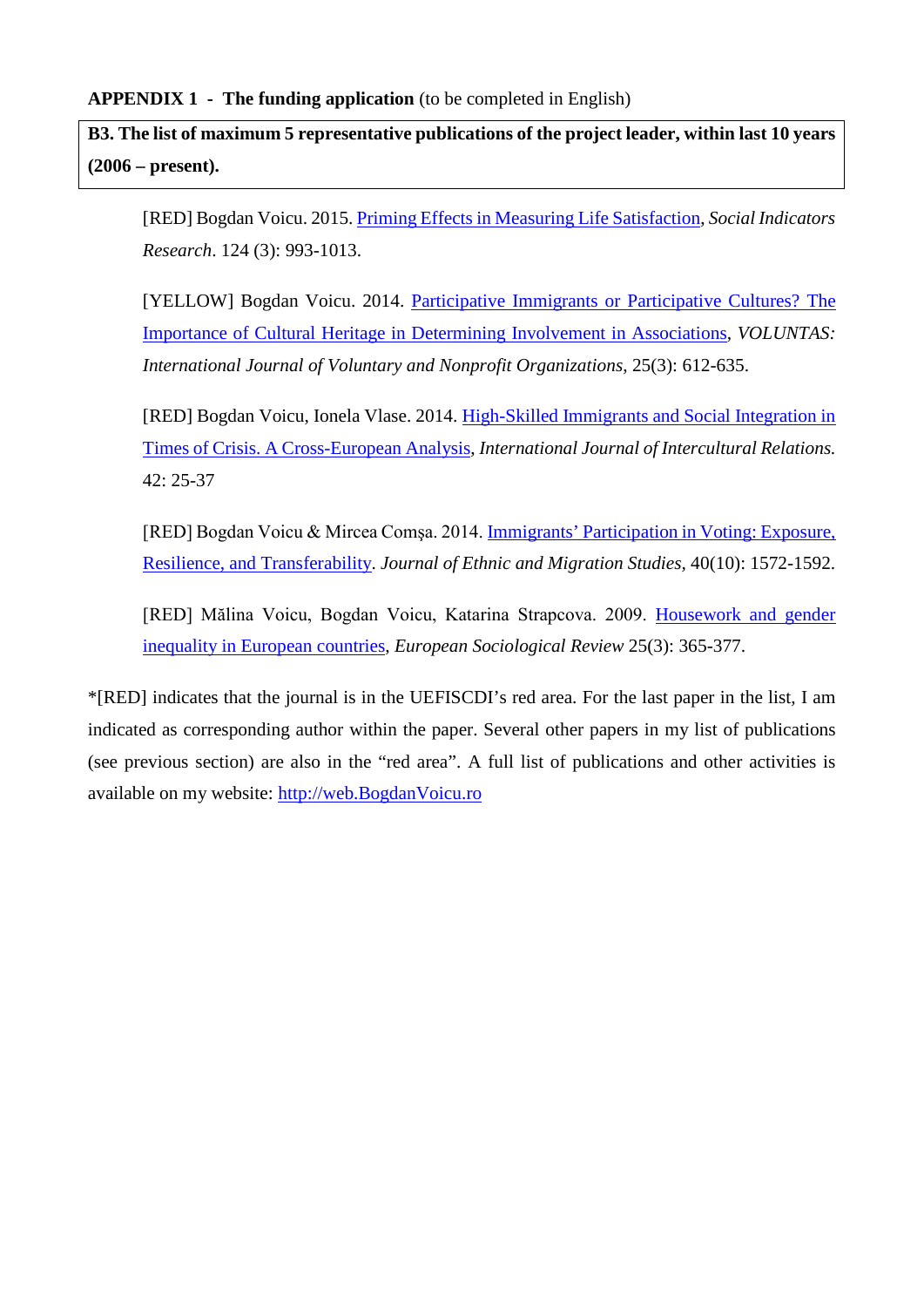#### **APPENDIX 1 - The funding application** (to be completed in English)

#### **C. Phase II – The scientific profile of the project leader**

#### **C1. Significant and representative scientific achievements (maximum 2 pages)**

This project is a natural continuation of the work done in the recent years by the team, and in particular by the project leader. The core research question was if immigrants change after they migrate. Using a similar conceptual background, we have concluded that they do, but not in all aspects. More, there are fields in which exposure to host society completely overwrites the traces of early socialization. Papers published in international peer-reviewed journals reported such findings for the case of cultures related to social trust (Voicu, 2015), civic participation (Voicu, 2014), political participation (Voicu & Comșa, 2014), confidence in institutions (Voicu & Tufiș, 2016), life satisfaction (Voicu & Vasile, 2014), working values (Voicu, 2016, manuscript – part of a forthcoming book). They accounted for changes given the initial socialization, controlling for the exposure to different cultures, time spent in migration, age when migrating, etc.

The nature of the contribution to knowledge was four-folded. First, it is the simultaneous analysis of more than a single destination or a single origin, and the global treatment of all European migration flows, depicting common patterns. Second, I put together theories from migration studies (assimilation and transnationalism) and from sociology of values, two streams of literature that rarely communicated, although if, paradoxically, they use each other's premises, and may serve as testing tool for the other. Third, I addressed the issue of postmigration value change in different fields of research (participation, trust, subjective wellbeing, work values), contributing to a clearer understanding of migrants' integration in all of these areas. Fourth, the cross-classified multilevel approach that was proposed was quite innovative with respect to sociology of values, and almost unknown to migration studies.

Each of the mentioned papers received 5-10 citations in the first two years after publication, which denotes to have been relatively well assessed by the academic community. I continue to receive for review papers to cite these works. Some are more advanced, other need more improvement before publication, but there presence is another sign of increasing impact of the work that I have described. I conclude that this part of my career can be described as an achievement.

Currently, I am about to finish writing a short book that resumes the findings and propose an integrative view. Core to the book is the concept of two-way value osmosis. It defines the processes through which values are changing after migration. The exposure mechanisms are carefully addressed and discussed as basis for assimilation. The socialization hypothesis is also present, since its effects do not disappear, at least with respect to certain values, attitudes, and behaviors. The book refers to the above-mentioned fields, related to cultures of participation, cultures of trust, cultures of life satisfaction, and cultures of work. Without ignoring individual-level variation, which is controlled for, these themes are referred as socially-embedded, and the change of individuals to travel from a society to another as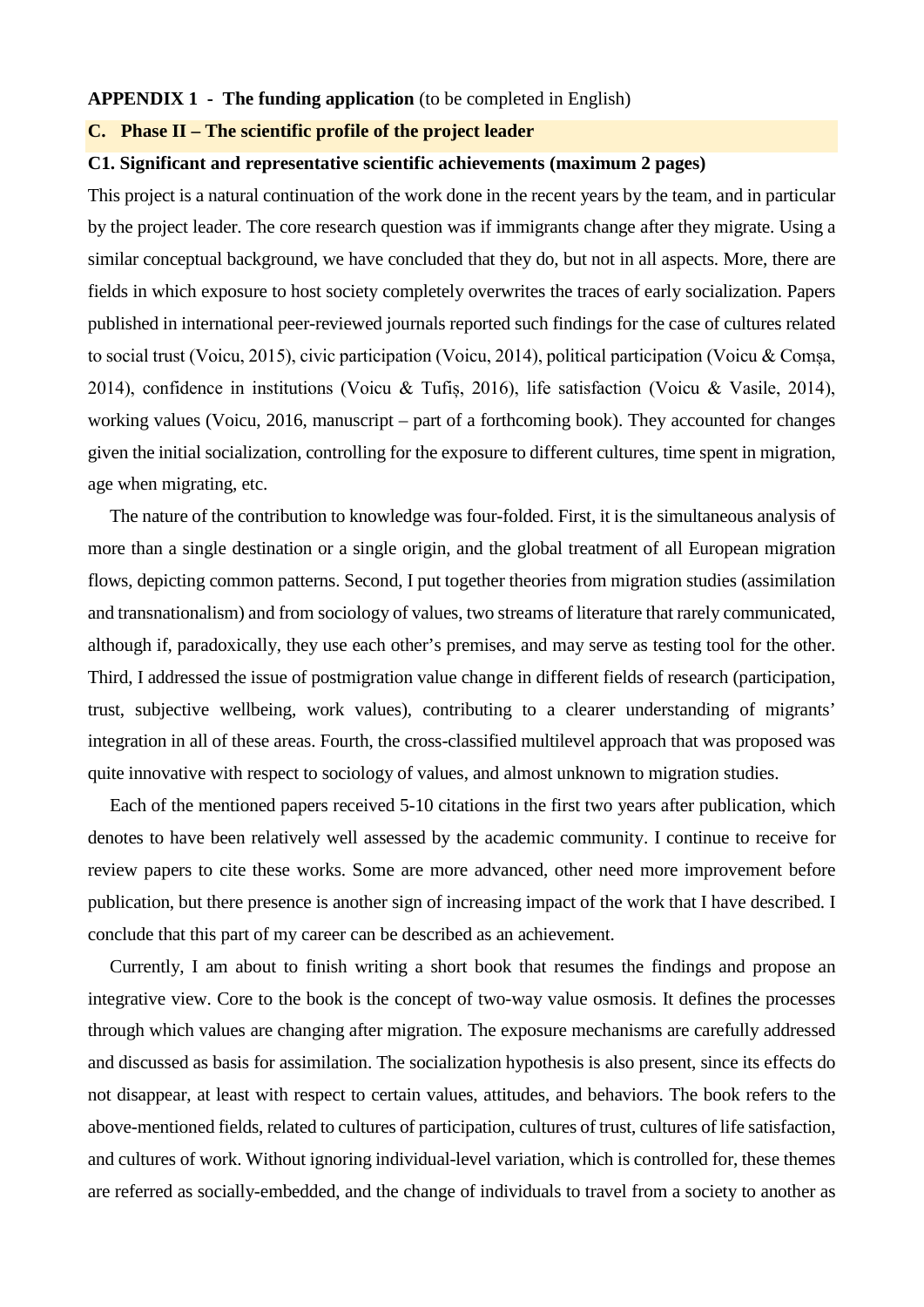migrants shows that cultures actually travel. Migrants are agents of change, to make permeable the "cultural membranes" and to lead to osmosis. A preliminary analysis is done for return migrants and stayers in Romania, which are in contact with migrated fellows. This is also **the main theme of this application**. The past work does not allow proper assessment of the changes in the society of origin given migration. Preliminary results show significant covariance for returnees and "almost significant" for stayers, with respect to their working values seen as related to the culture of working in the countries of destinations. However, such associations may be a simple reflection of the selection mechanism of destinations. Panel data is required. In addition, the focus on return migration should also deal with time-dependent changes. Financial remittances were not considered, and are part of this proposal.

The current project tries to complete the analysis of value change under the conditions of international migration. In a world where migrants keep contact with their origin, the findings have immediate practical consequences and applications. For instance, they may trigger different voting behaviors or expectations from basic institutions such as family of the welfare system. Both Gundelach, 1994 and Beck & Beck-Gernsheim, 2001 define these institutions as basic patterns that people observe and internalize as personal values. When such institutions are confronted with changing expectations, they start changing and may lead to deep changes within the society.

An even more tangible consequence is the one that I describe in a paper with Dragoș Radu to be presented in the IMISCOE conference in Prague (next week, considering the time of writing this application). It deals with the impact of the stock of emigrants on the turnout and expressed voting preferences in the presidential ballot, at locality level. We show that the presence of a large group of immigrants changes the vote results depending if the candidate is perceived as favorite or challenger. However, we worked only at aggregate (locality) level. A more refined analysis should consider the intensity of contacts, and the destinations of migrants as well. This is part of the current application.

I felt that using this section to simply list my achievements in terms of published papers and their impact factors, accomplished projects, grants won, supervised students, research networks, and so on is meaningless. Such important details are already available in other sections of this application, and can be easily retrieved from [my webpage.](http://web.bogdanvoicu.ro/) One may easily note the expertise, proved by international publications, in all fields proposed for the project, and the proficiency with various analysis techniques.

Part of the application reveals *a completely new research field*: attitudes towards emigration (ATE). The topic is almost uncovered in the literature, except for voting rights. A couple of years ago, my colleague Monica Șerban (part of the current application) and I started to explore the field, considering it as important determinant for the capacity of transnational connection to maintain or transfer values through mediated exposure. We tested a questionnaire module. Preliminary results, presented in several conferences are encouraging. A paper dedicated to measuring the ATE is currently under review. The plan is to use ATE as predictor for capacity of transnational relations to mediate value osmosis.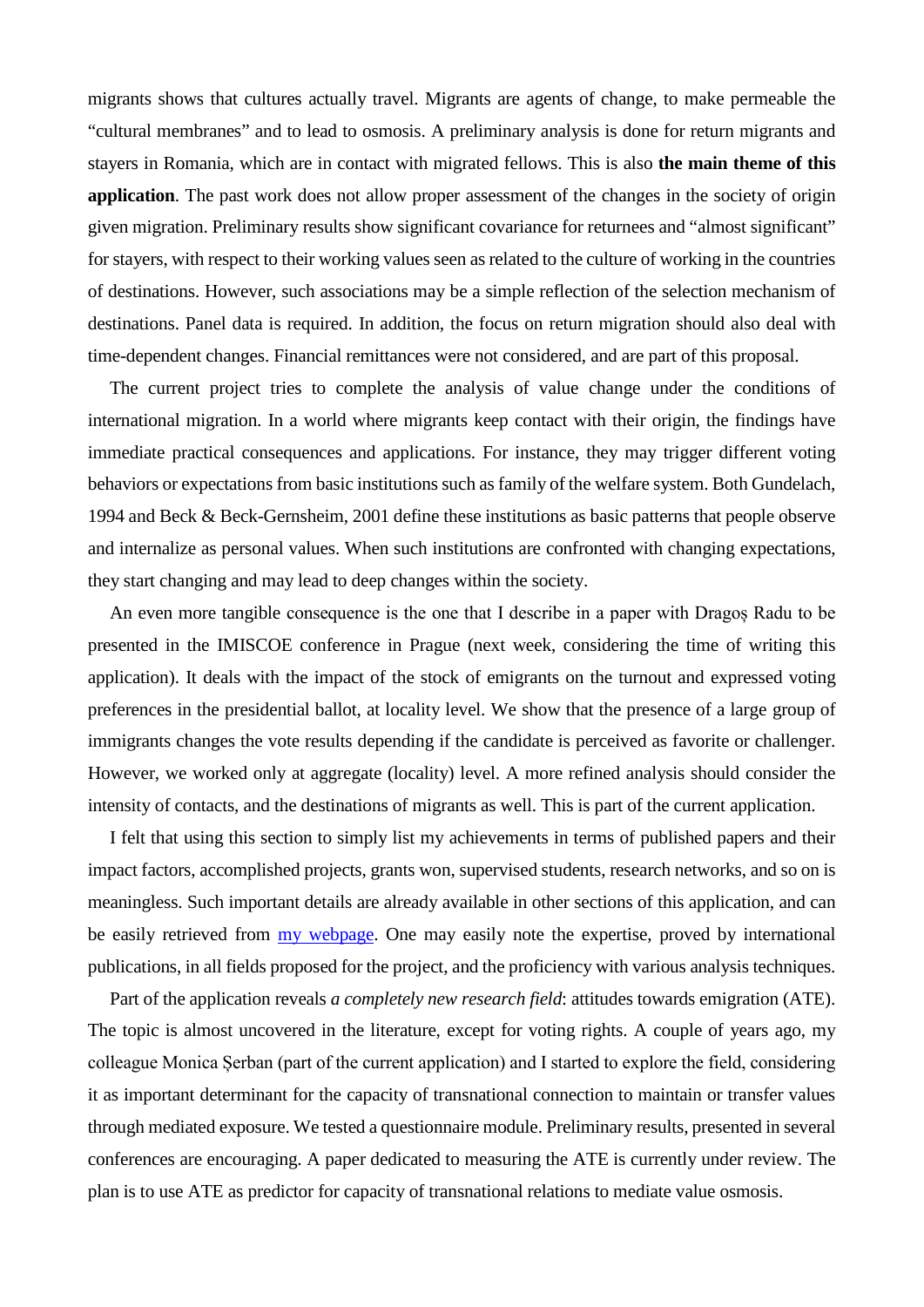**C2. Defining elements of the outstanding scientific achievements of the project leader in the last 10 years, 2006 – present (maximum 3 pages)**

- 1. Articles (main author and corresponding author) (selected)
- **1.** Malina Voicu & Bogdan Voicu. 2016. Civic Participation and Gender Beliefs. An Analysis of 46 Countries, *Czech Sociological Review* 52 (3): forthcoming (accepted – Aprilie 2016).
- **2.** Bogdan Voicu & Claudiu D. Tufiș. 2016. Migrating trust. Contextual determinants of international migrants' confidence in political institutions, *European Political Science Review.* (doi:10.1017/S1755773915000417)
- **3.** Bogdan Voicu. 2015. Priming Effects in Measuring Life Satisfaction, *Social Indicators Research*. 124 (3): 993-1013.
- **4.** Bogdan Voicu, Ionela Vlase. 2014. High-Skilled Immigrants and Social Integration in Times of Crisis. A Cross-European Analysis, *International Journal of Intercultural Relations* 42: 25-37*.*
- **5.** Bogdan Voicu & Mircea Comşa. 2014. Immigrants' Participation in Voting: Exposure, Resilience, and Transferability. *Journal of Ethnic and Migration Studies*, 40(10): 1572-1592.
- **6.** Bogdan Voicu, Marian Vasile. 2014. Do "Cultures of Life Satisfaction" Travel? A Cross-European Study of Immigrants, *Current Sociology* 62(1): 81-99*.*
- **7.** Bogdan Voicu. 2014. Participative immigrants or participative cultures? The importance of cultural heritage in determining involvement in associations, *Voluntas: International Journal of Voluntary and Nonprofit,* 25(3): 612-635.
- **8.** Monica Şerban, Bogdan Voicu. 2010. Romanian migrants to Spain: in or outside the migrant networks - a matter of time?, *Revue d'études comparatives Est-Ouest*, 41(4): 97-124.
- **9.** Mălina Voicu, Bogdan Voicu, Katarina Strapcova. 2009. Housework and gender inequality in European countries, *European Sociological Review* 25(3): 365-377.
- **10.** Bogdan Voicu, Mălina Voicu. 2009. Volunteers and volunteering in Central and Eastern Europe, *Sociologia. Slovak Sociological Review* 41(6): 539-563.
- 2. Books/ chapters (including monographs) : (selected)

#### BOOKS

- **1.** Bogdan Voicu. 2010. *Social Capital in Romania at the beginning of the Milenium: Traveller in the no-friends land?*, Iaşi: Lumen (in Romanian language).
- **2.** Bogdan Voicu. 2005. *The Pseudo-Modern Penury of the Romanian Postcommunism. Volume I. Social change and individual actions,* followed by *Volume II. Resources*, Iaşi: Expert Projects. (in Romanian language).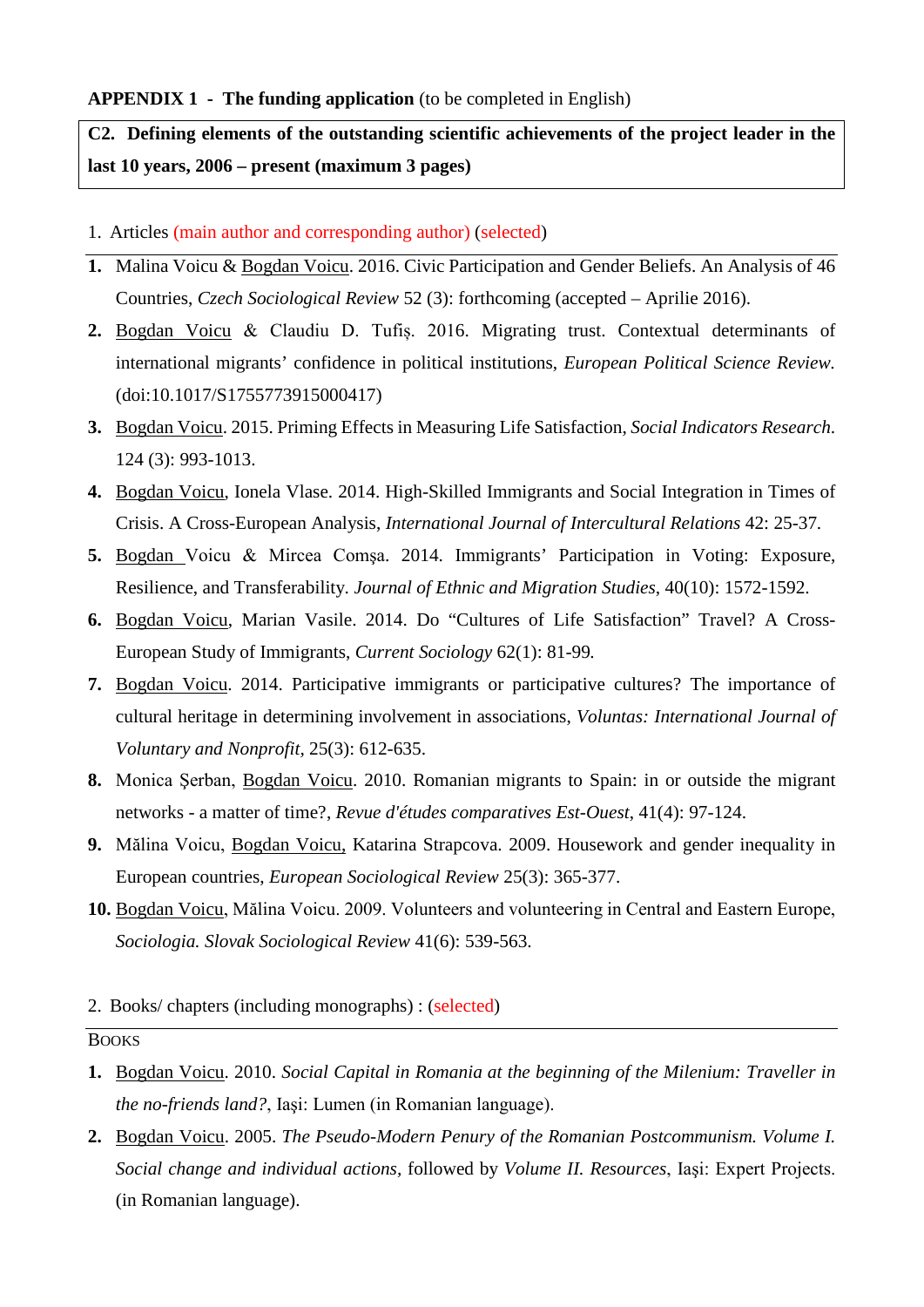### EDITED BOOKS

- **3.** Bogdan Voicu, Horaţiu Rusu, Adela Elena Popa, eds. 2015. *Este România altfel? Societatea şi sociologia... încotro?* [Is Romania Different? Society and sociology ... whereto?], online: Sibiu, Editura ULBS & print: București, Editura Tritonic.
- **4.** Bogdan Voicu, coord. 2009. *Early school-leaving. Potential prevention measures* [in Romanian language], Bucureşti: Vanemonde.
- **5.** Bogdan Voicu, Mălina Voicu, ed., 2007. *Values of the Romanians: 1993-2006. A Sociological Perspective*, Iaşi: Institutul European. English edition: 2008.
- **6.** Mălina Voicu, Bogdan Voicu, coordinators. 2006. *Satul românesc pe drumul către Europa* [Romanian village on its way to Europe]*,* Iaşi: Polirom.

### CHAPTERS IN BOOKS

- **7.** Bogdan Voicu, Horațiu Rusu, Mircea Comșa. 2013. Atitudini faţă de solidaritate in România, [Attitudes towards solidarity in Romania], pp. 17-44 in Lucian Marina, ed., *Ocupare şi incluziune socială* [Employment and social inclusion], Cluj-Napoca: Cluj University Press.
- **8.** Bogdan Voicu. 2012. The impact of presidential elections on life satisfaction, pp. 243-266 in Mircea Comşa, Andrei Gheorghiţă, and Claudiu Tufiş, eds. *Romanian 2009 Presidential Elections,* Cluj: Presa Universitară Clujeană [in Romanian language]
- **9.** Bogdan Voicu. 2010. Values and the sociology of values, pp. 249-294 in Lazăr Vlăsceanu, coord., *Sociology*, Iaşi: Polirom. (în Romanian language)
- **10.** Bogdan Voicu. 2008. Social values, working time and the future of society, pp. 141-158 în Otto Neumaier, Gottfried Schweiger, Clemens Sedmak, eds., *Perspectives on Work: Problems, Insights, Challenges*, Munster, Hamburg, London: LIT Publisher Group.

### 3. Patents

# *None.*

4. Scientific presentations

*At least 7-8 presentations in international conferences every year.* 

# 5. Reseach projects (selected)

# COORDINATED GRANTS

- 2011-2016: CNCS grant PN-II-ID-PCE-2011-3-0210 *Social change under the impact of international migration: value patterns, civic and political participation, life satisfaction*.
- 2007-2010: coordinator of the project *Social change across European societies*, grant ID-56/2007 of the National Council for Scientific Research (CNCSIS)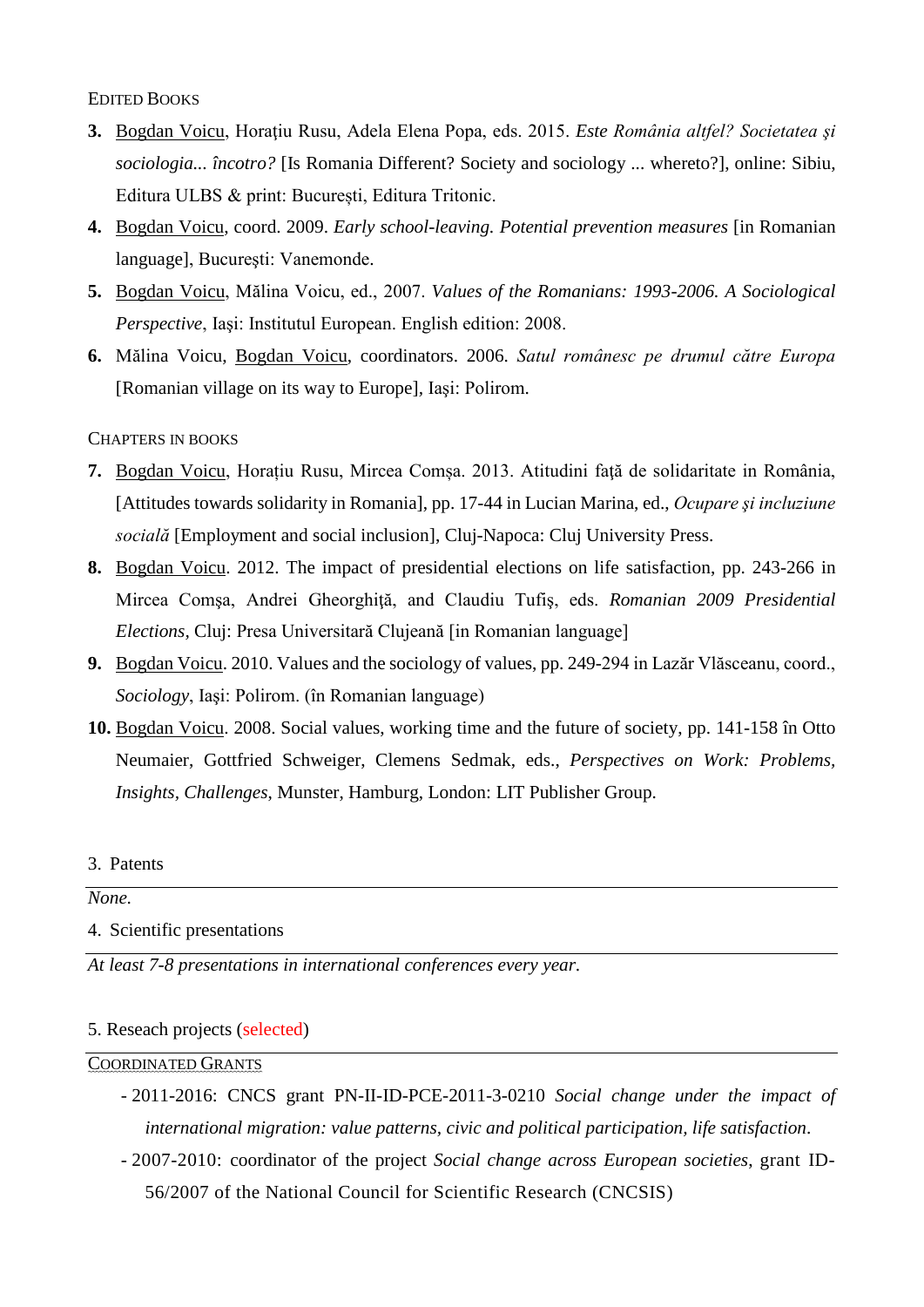- 2006-2007: coordinator of the project *Values and social development – Romania in European context*, grant AT-102/2006 of the National Council for Scientific Research
- 2005-2006. *World Values Survey*. Principal investigator for Romania. (partnership with the Soros Foundation)

MOBILITY, PUBLISHING AND CONFERENCE GRANTS (COORDINATED): *9 projects since 2006.*

### MENTORED POST-DOCTORAL PROJECTS:

- 2011-2013, Romanian Academy, Research Institute for Quality of Life: Marian Vasile, with a research on *Different ways to better life. International comparisons of life-satisfaction determinants over time*, CNCS grant no. PN-II-RU-PD-2011-3-0117.
- 2011-2013, Romanian Academy, The Institute of Sociology: Ozana Oancea-Cucu, with a research on *The celebration of Christmas. A qualitative analysis of the festive feeling from the longitudinal sociological perspective*, CNCS grant no. PN-II-RU-PD-2011-3-0131.
- 2011-2013, "Lucian Blaga" University of Sibiu, Department of Sociology: Horatiu Rusu, with a research on *What builds social solidarity in Europe? Exploring values and social practices though the identity lenses*, CNCS grant no. PN-II-RU-PD-2011-3-0132.

#### COORDINATED CONTRACTS (WITH PRIVATE COMPANIES, NGOS, GOVERNMENT)

- Coordinator sociologist expert, for CCSAS and EWB, within the project *Developing the institutional capacity to provide public information services for the immigrated Romanian citizens*, contracted for the Romanian Ministry of Work and Social Protection. (October-December 2014)
- *Ex post evaluation of the 2000-2006 ESF support to the Open Method of Coordination in Social Protection and Social Inclusion*, analysis of the European Social Found projects across the EU. Coordinator of the RIQL team, within a consortium led by Istituto per la Ricerca Sociale (Bologna/Milano), at the request of the European Commision - Employment, Social Affairs and Equal Opportunities DG. (January-August 2010)
- *EUA Trends 2010,* survey of the European higher education institutions for the European Universities Association (October 2008 – July 2009).
- Coordinator of *Need Assessment in 14 Romanian Villages*, case studies in 14 rural localities, with recommendation for community development projects, at the request of OMV-Petrom (April-August 2008).
- Coordinator of *Understanding of the Romanian society values, with emphasis on the middleclass*, secondary data analysis for Renault France (August – December 2006).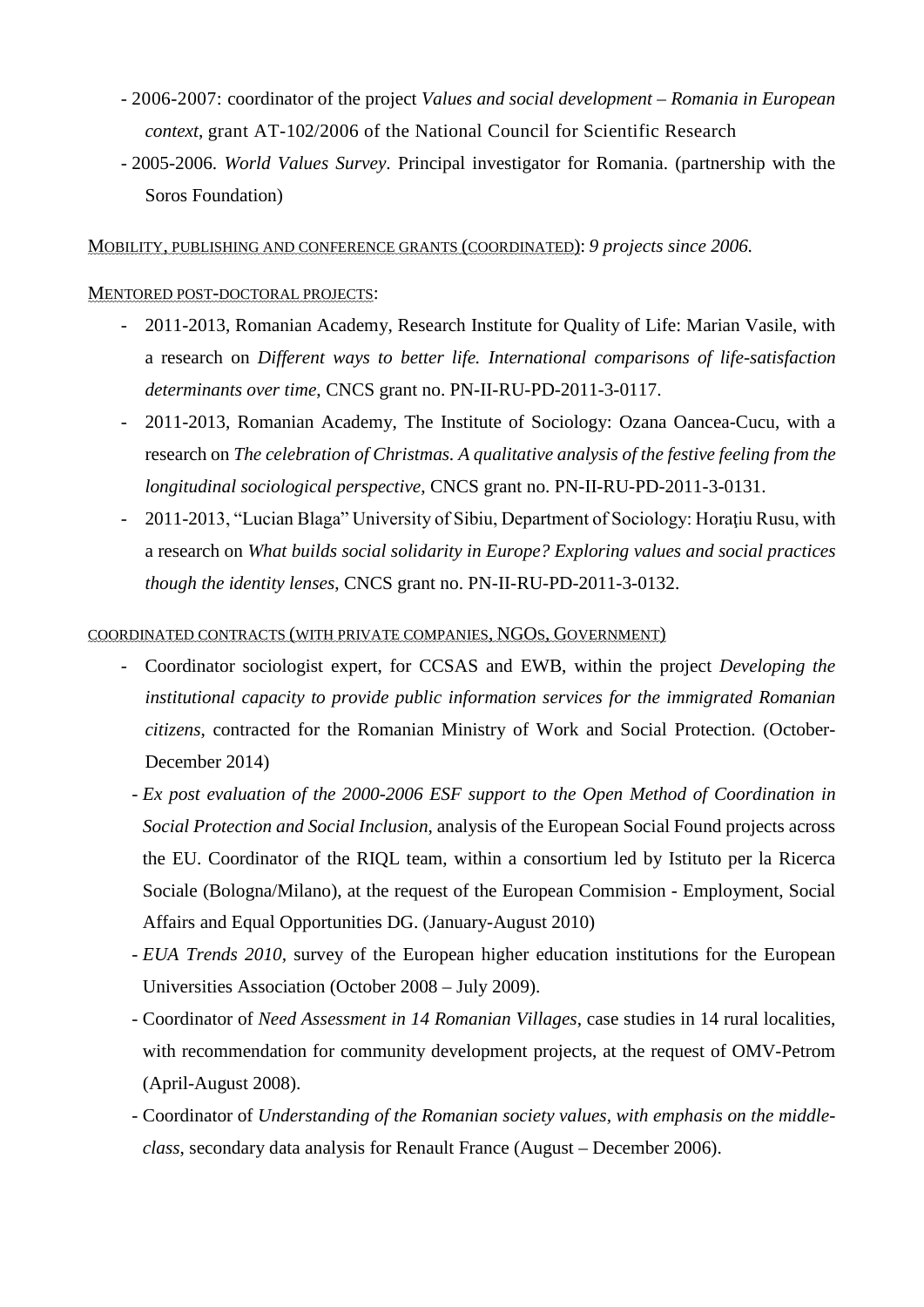#### **APPENDIX 1 - The funding application** (to be completed in English)

#### **D. Research project description** *(maximum 10 pages and maximum 2 pages bibliography)*

# **D1. Issues**

As mentioned in the section B1, the projects addresses at least 5 important issues for social sciences and for society, focusing on careful tested causality given the panel design, in order to address:

- 1. A better conceptualization and testing of the functioning of social remittances, in particular considering counterfactual groups and more than a single origin-destination flow.
- 2. A more complex explanation of value formation and change
- 3. A test of the stability in time of the observed impacts of social remittances on social values
- 4. A distinct assessment of impact of returnees and emigrees
- 5. An assessment of various moderators of the social remittances, including intensity of contact with emigrees, time spent in migration by returnees, etc.

One should add to the list the practical implications:

6. The results of our study will inform upon the effects of international migration on countries that send many migrants abroad. Such countries include most of the Eastern Europe societies, but also the UK (with a large number of medics to emigrate, for instance), France (with a large emigration to the UK), etc. In particular, the impact on political participation can be used as a way to boost presence in voting; the impact on civic participation can inform policies based on the involvement of the non-governmental sector; an early view on changes in work values can prevent disruptive effects due to employment policy within the whole society; etc.

We operationalize these issues for several research fields: work values, civic participation, political participation, life satisfaction, gender values, and attitudes towards emigration. The fields are chosen such to cover various spheres of life, and to reflect the expertise of the team members.

# **D2. Objectives**

The main goal is three-folded: to assess the changes induced by international migration into the societies of origin; to contribute to better understanding value formation and change; to contribute to the development of knowledge related to social remittances.

Each of the issues mentioned in the above section specify this goals and are rather understudied. As argued, a quantitative approach of social remittances is not easy to be done in the absence of data. The panel approach increases the quality of the data we propose. The link between theories from sociology of values and those from migration studies is another innovative contribution.

#### STATE-OF-THE-ART

The project puts together various theoretical perspectives. The space does not allow us to detail all of them, and we have already explained in part B1 the mechanisms that brings them together. In the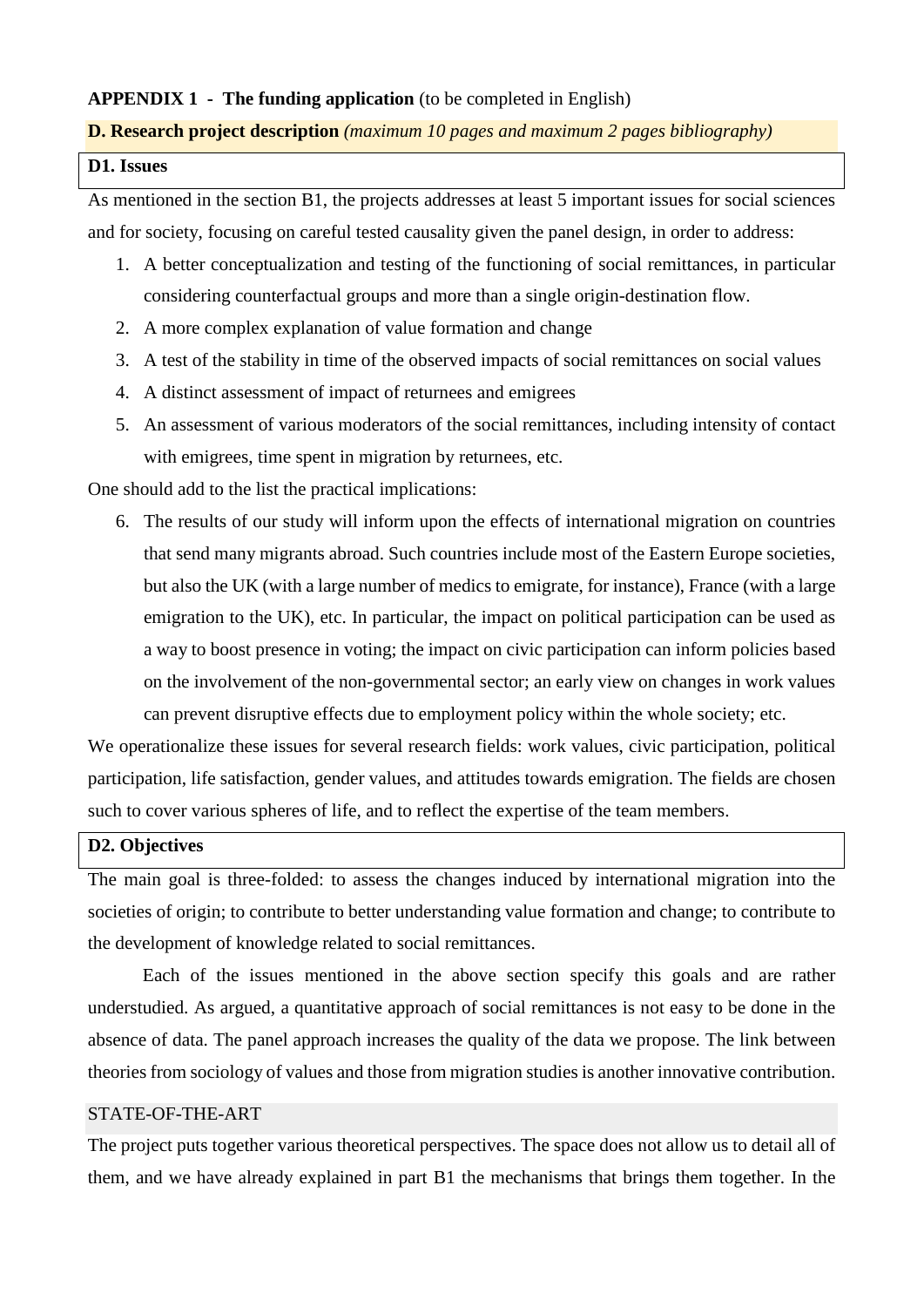following, we stress the main directions that we can use to make compatible the main conceptual approaches that we consider.

#### **Value formation and change**

Two types of theories are salient in the field of value formation and change (Arts, 2011). The first is the socialization hypothesis; the second is the institutionalization assumption. Both base on internalizing values from the social norms, through socialization, and this is the crucial element that helps our project to develop. The socialization hypothesis (Inglehart, 1997) places the formation of values in the childhood, the formative years being the ones when one internalize values, depending on the abundance of resources and the certainty of the social environment. The institutionalization assumption (Gundelach, 1994) locates similar elements in the interaction with institutions that may happen during the entire life. Salient institutions, like family, the welfare arrangements, or the conceptions of the nation provide consistent patterns to be internalized by those living within a society, including migrants (Gundelach, 1994). Similar mechanisms may also influence natives, as suggested by Beck & Beck-Gernsheim (2001: chapter 13). Both theories stress the importance of the context for how individual values form or change. They may lead to a multilevel approach to social values (Arts, 2011).

However, testing what happens when the context changes is quite difficult. People are not immune to societal change, or the context and the individuals may change almost simultaneously. Therefore, in order to test if individuals derive values from their surrounding collectively, one may need more simulations. Such simulation may be offered by international migration, a natural experiment (Dinesen, 2013) in which immigrants move from a context to another back and forth, and change the context for other people as well, in particular for the stayers in the society of origin.

This is implicit in the debates around assimilation and acculturation, with respect to immigrants. It is also embedded in the idea of social remittances with respect to those left home. However, international migration is rarely used to test the assumptions from the sociology values. Only few scholars used it in this direction (Gundelach, 1994; Voicu, 2014; etc.). In particular, lack of (panel) data prevented until now such approach.

#### **Migration studies**

Various forms of assimilation theory (Alba & Nee 1997, 2003; Esser, 2010; Portes et al., 2005; Portes & Rumbaut, 2006), the acculturation perspective in migration (Berry, 1997, 2005; Ward, 2013), the transnationalism approach (Levitt, 2001; Vertovec, 2007), and the debate around social remittances (Leviit & Lamba-Nieves, 2011) include elements of value change but they never make explicit or intense use of the theories in the field of value formation and change.

Assimilation assumes that immigrants observe the social norms in the host society and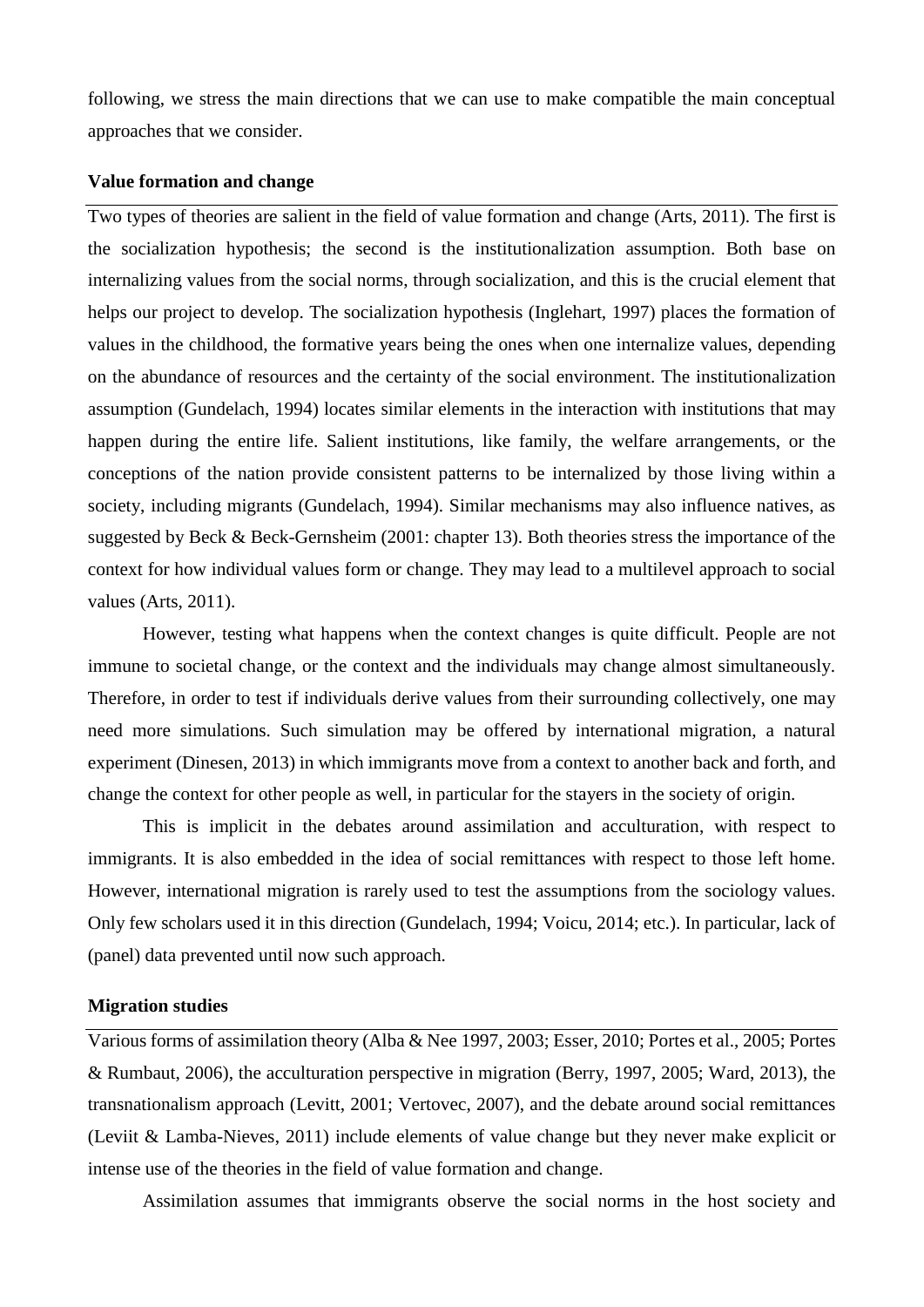internalize them in such a way that values, attitudes and behaviours which are typical in the host country become their own values, attitudes and behaviours. Acculturation sees immigrants as agents that combine the cultural heritage from origin with participation in the host society. This is consistent with transnational approach which conceives immigrants as part of a dual-contextuality given by both origin and host.

All these theories stress the importance of exposure to norms and behaviours in the host society, and are drawing upon an argument that implies the same mechanisms as the institutionalization assumption. In the same time, acculturation and transnationalism embed strong notions of values internalized during early socialisation.

The discussion about social remittances reverses the perspective and sees contact between international migrants and their country of origin as resulting into changes at societal and individual level. The stress is now on changing those left home. **We look at the culture in the host society as a matrix to influence migrants. Out of this matrix, they observe behavioural patterns, attitudes, and social norms, they selectively internalize them as values, and express them as behaviours and attitudes during their encounters with their non-migrant fellows from the society of origin. Due to socializing with their migrated peers, the stayers observed their behaviours and attitudes, internalize them, and the process leads to value change.** Observing behaviours and attitudes is quite similar to observing the social norms that institutions provide as patterns to be followed, as argued by the institutionalization assumption.

From here the idea to test the theories in value formation and change by using international migration, and more specifically the social remittances. In other words, one may explain the social remittances through the broader theory on value formation and change.

We have argued that stayers are exposed to various cultural influences depending to where they have migrated friends and relatives, with whom they continue to be in contact in the newer transnational village (Levitt, 2001). Stayers tend to undergo a similar process as the migrants: they detect these attitudes and behaviours, and label them as new paths. Out of them, the stayers selectively internalize some as values, and start reproducing (slightly transformed) attitudes and behaviors. The existing literature provides evidences generated mainly, if not entirely, through qualitative accounts of the phenomenon, related to single flow observations that consider one country of origin and one destination (Suksomboom, 2008; Vlase, 2013). On the other hand, the analyses typically consider only one point in time. Therefore, one may suspect certain endogeneity with respect to the noticed changes. If positive self-selection of immigrants occurs (Chiswick, 1999), one may suspect that immigrants and their social network were different from the very beginning from other stayers.

Our aim is to overcome these shortcomings by comparing the influence of a broad range of destinations, by extending the analysis, by comparing stayers with returnees, and by making use of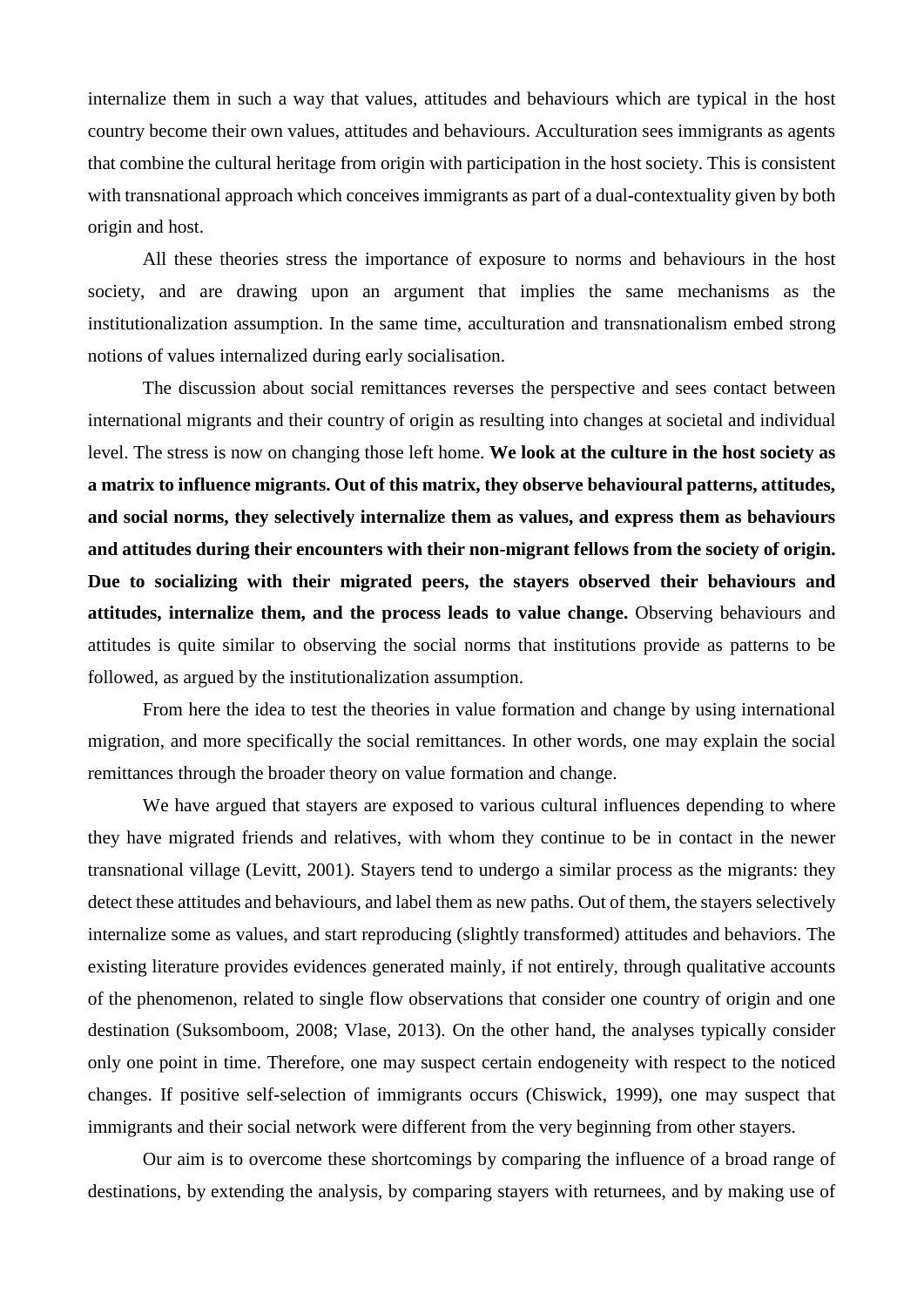panel data in order to control for endogeneity.

#### **The six particular fields**

The above discussion is quite abstract, and one need to particularize it to specific values, that manifest through observable attitudes and behaviours.

The selection of domains was driven by two main criteria. On one hand, we want to cover a range of life domains, addressing both the public and the private life, including values easier to manifest and measure through behaviours (such as the ones related to the cultures of civic and political participation), values which are at the core of the modernization process (such as the salience of work), and atitudes related to keeping society together (social solidarity). We added life satisfaction, a measure of personal achievement (Bartram 2011), sometimes seen as manifestation of selfexpressing values (Inglehart, 1997). Finally, the attitudes towards emigrants are seen as a direct consequence of exposure to international migration. On the other hand, a secondary criterion to select these domains is related to the previous experience of the team members.

Political participation of immigrants is subject to a large body of literature (Bueker 2005; Fraga et al. 2012; Koopmans, 2004; Martiniello, 2006; Morales & Giugni, 2011; Portes, Escobar, Arana 2009; de Rooij, 2012; Togeby 1999; Wals 2011; White et al. 2008). The same holds true for political remittances (Bădescu, 2004; Careja & Emmenegger, 2012; Oh, 2014; Pérez-Armendáriz and Crow, 2010; Vélez-Torres & Agergaard, 2014). Our focus in this project is on voting, seen as social behaviour shaped by the social norm of voting (Rolfe, 2012, Voicu & Comșa, 2014). Three important hypotheses are congruent to our approach: resilience to change (Sears and Valentino 1997; Ester et al 2006); exposure theory (White et al. 2008); transferability hypothesis (Black 1987; Bueker 2005; Wals 2011). All three were developed for the case of immigrants. Stayers and returnees seem to go through a similar process, but we do not know any attempt to actually test the impact of voting culture in the host societies upon behaviors in the society of origin. This is another gap in existing knowledge that our project fills.

Civic participation of immigrants was also extensively investigated (Espadas et al., 2012; Ozcumerez, 2009; Nyhagen Predelli, 2008; Portes et al, 2008; Șerban & Voicu, 2010). Several studies considered the characteristics of home society as embedding the immigrant involvement in associations (Andersen & Milligan, 2010; Handy & Greenspan 2009; Voicu & Şerban, 2012). Participation is seen as embedded in cultures of participation (Pichler & Wallace, 2007, Uslaner & Bădescu, 2008), very few considered the impact of the cultural heritage from origin (Alesynska, 2011; Voicu, 2014; Voicu & Rusu, 2012). Civic participation as remittance was rarely addressed, but there are studies that mention it (Levitt & Lamba-Nieves, 2011; Tsuda, 2012). Out project will bring a deeper understanding of civic participation, measured as involvement in associations, as remitted behaviour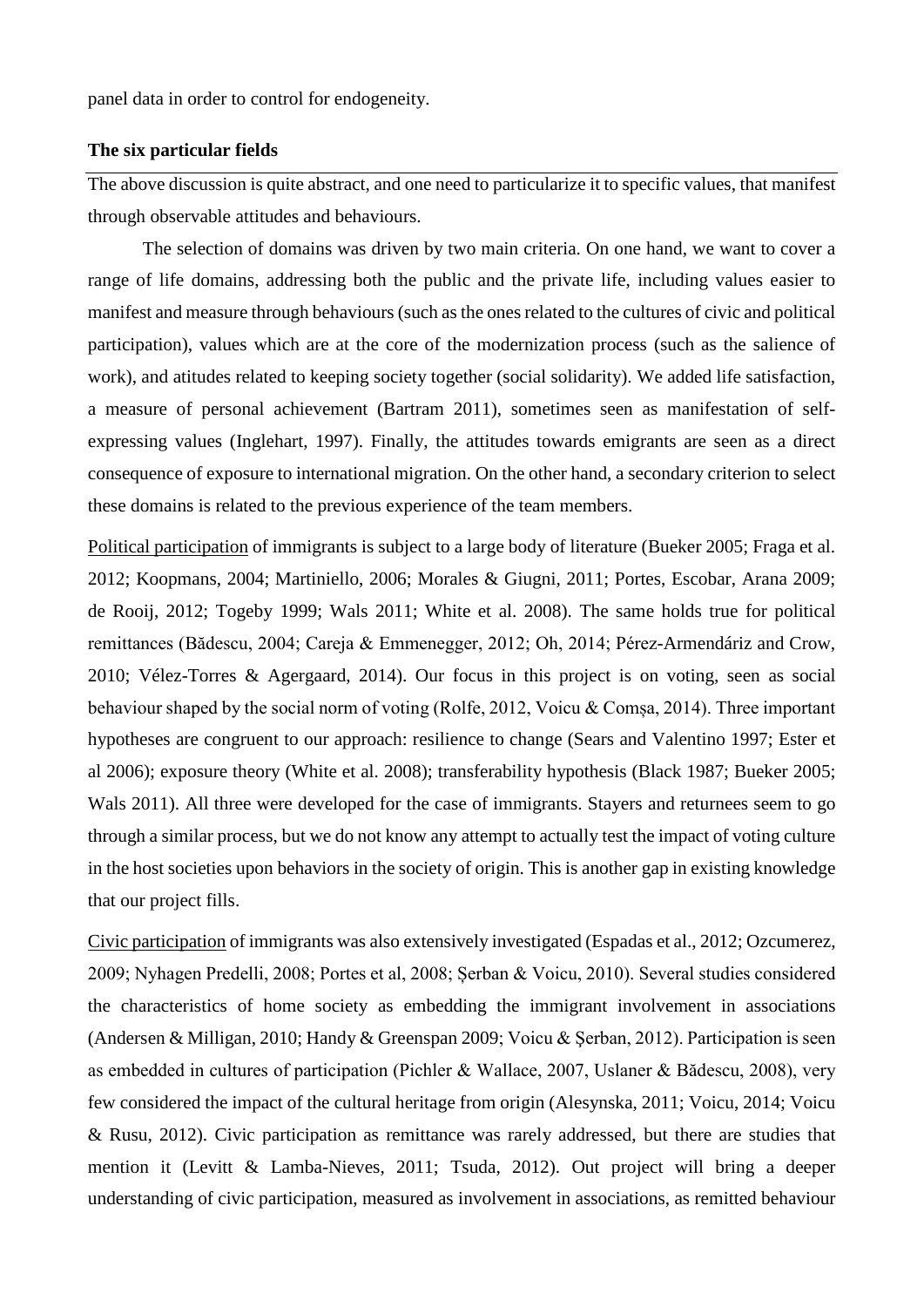to express norms of participation. The approach that we propose specifically allows comparing the impact of such remittances depending on the participative culture in the host societies.

Work values are seen as part of the more general mix of value orientations (Elizur & Sagre, 1999; Haagenars et al., 2003; Ros et al., 1999; Schwartz, 1999). Compared with other life domains, work centrality is doubtless (de Witte et al, 2004), which makes work value the ideal candidate for testing our theory. Contemporary processes include higher interest for intrinsic than for extrinsic motivations of work (Ester et al., 2006; de Witte et al, 2004). People with higher incomes, education, qualifications put more pressure for less working-hours (MacInnes, 2006: 239, Reynolds & Aletraris, 2006; Stier & Lewin-Epstein, 2003). This creates a huge difference between the social norms related to work across Europe. In poorer Eastern European countries, work maintains its traditional salience. In Western societies, there is a tendency to emphasise less work, and leave more space for selfexpressing values. The distance between East and West was huge in the mid-2000s (Voicu, 2007; 2008), making it even more interesting to investigate what happens with migrants when returning, and to which extent the stayers change their view upon work salience due to social remittances. Such change might seriously transform the way in which organizations function in the sending countries. However, very little attention is currently given to values of work salience in the literature on migration, and the topic is rather marginally addressed within the huge literature on integration in the job market. This is another gap in knowledge that our project can fill.

Life satisfaction depends on standards to be set up socially, and implies a permanent comparison to such standards (Voicu & Vasile, 2014). Its formation can be approached in various ways. For instance, it may be understood in the context of the social comparison theory (Festinger, 1954), of the reference group theory (Merton, 1968), of the multiple discrepancies theory (Michalos, 1985). Drawing upon any of them, one may quickly end with the conclusion that life satisfaction is homeostatic (Cummins, 2010), that the context provides a general guideline for one's happiness (Layard et al., 2010), and that subjective well-being is embedded in cultures of life satisfaction (Senik, 2011, Voicu & Vasile, 2014). This makes the go-and-return of immigrants, and the transnational interplay highly relevant for the topic. Scholars assessed how immigrants' life satisfaction is (Amit 2010; Bartram 2011; Colic-Peisker 2009; Safi 2010), and to which extent it depends on the culture of origin (Voicu & Vasile, 2014). The attention paid to remitted life satisfaction is almost null, restrains to returnees, and does not consider the cultural impact of the host society (Bartram, 2014).

Attitudes towards emigrants attracted up to know very low interest from the academic community, more interested in the reversed perspective of attitudes towards immigrants. When addressed, the attitudes towards emigrants are typically analyzed in the context of brain drain (Fomin et al, 1993), as danger to national integrity of small states (Drnovšek, 1996), are described as short-term emotional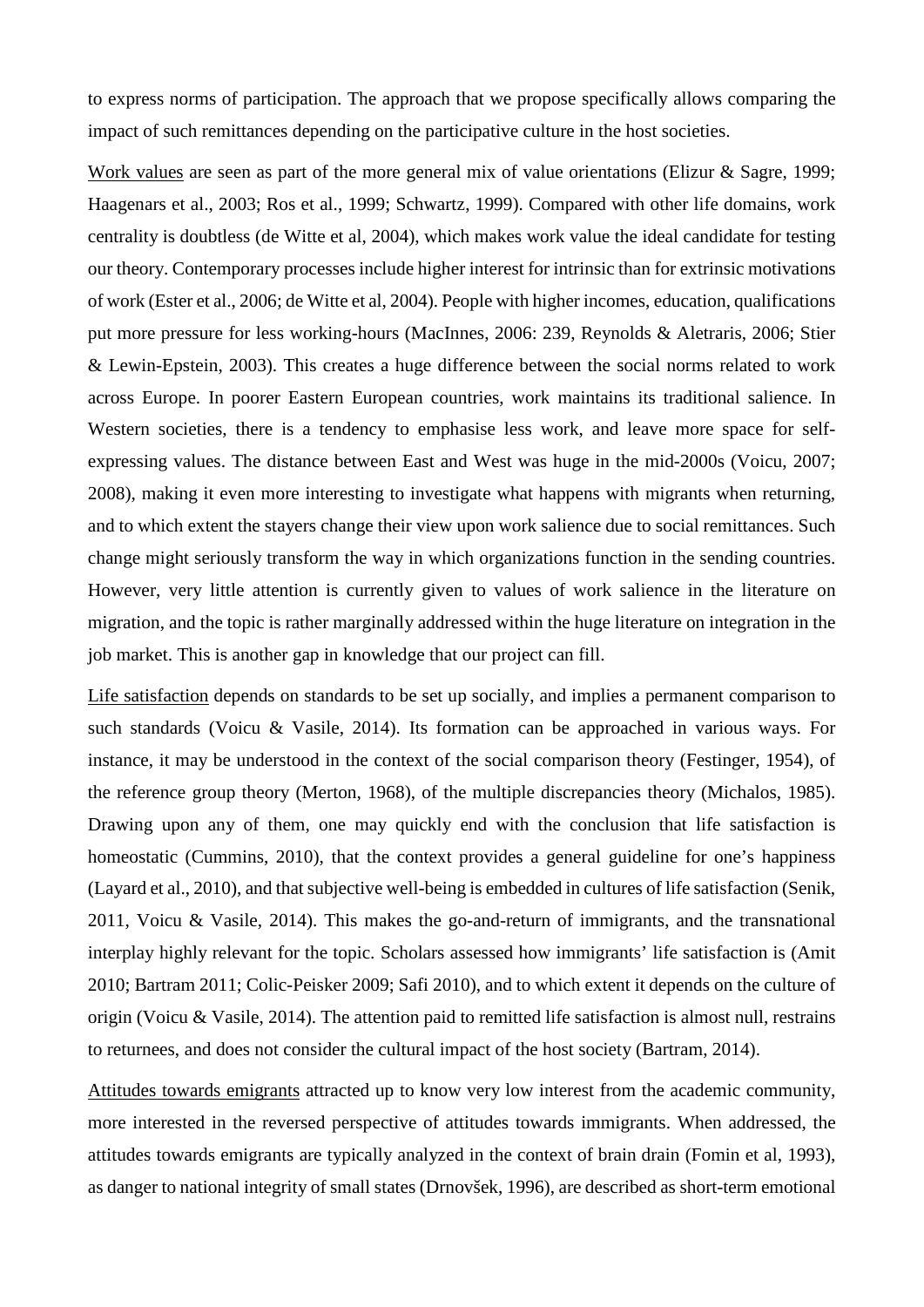reactions to massive outmigration flows (Lulle, 2009) or, as stances of certain categories (i.e. political elites), are related to the diaspora policy formation (e.g. Smith, 2003, 2008). They involve reporting pejorative labels attached to those who emigrated (Lulle, 2007, Șerban, 2011). Sometimes, there is linking of emigrants with the process of democratization in origin countries (Smith, 2008) or honouring them for their "sacrifice" abroad (Smith, 2003). However, clear accounts of widespread representations lack, leaving unexplored a large area related to public opinion formation. One may think that in their essence they should be similar to attitudes towards immigrants, which, in turn, are sensitive to contextual influences (Meulemman et al, 2009).

Attitudes towards social solidarity reflect in fact the attitudes towards society as a whole (Elliot & Turner, 2013), and reflect a high generality latent orientation towards human collectivities. Emigration affects the mere essence of collectivity, at least with respect to geographical proximity. The choice to investigate solidarity is therefore related to the desire to have a high generality value to consider, that it might be immediately affected by structural changes embedded in international migration. We make use of the literature in the field (Crow, 2002; deBeer și Koster 2009; Ellison, 2011; Janmaat & Brown 2009; Manson, 2000; Pensky, 2008 etc.) to inspect potential determinants of the attitudes towards solidarity. Our past work (Rusu, 2015; Voicu et al, 2013) provides the measurement model. The entire approach, relating the impact of emigration to attitudes towards solidarity is completely novel to existing literature.

## **D3. Impact**

As already explained, the project will contribute in several fields of knowledge. They include sociology of values, migration studies, as well as in the fields that we address as particular example of the broader discussion upon migrating cultures. The panel approach allows a better causality testing as compared to most of the data that already exists.

Additionally, since all collected data becomes public, other scholars may use it for further research. Practical implications are given by the capacity to predict changes within society due to migration. This applies for instance to behaviors at the working place, with respect to civic participation, in preferences related to family formation and gender roles, etc.

#### EXPECTED OUTPUTS

Each of the six substantial topics should lead to producing at least one or two papers in peer-reviewed journals. Other two synthetic papers, rather conceptual, discussing the implications of all these findings on one hand for migration studies, and on another for the study of social values, will also be submitted for publication. Most likely, when working on the topics, some other articles will result. We do not exclude that some of the papers to become chapters in books, but the majority should be submitted to international journals with computed impact scores. Open access will be preferred. We expect to publish at least 12 papers, submitted to ISI journals.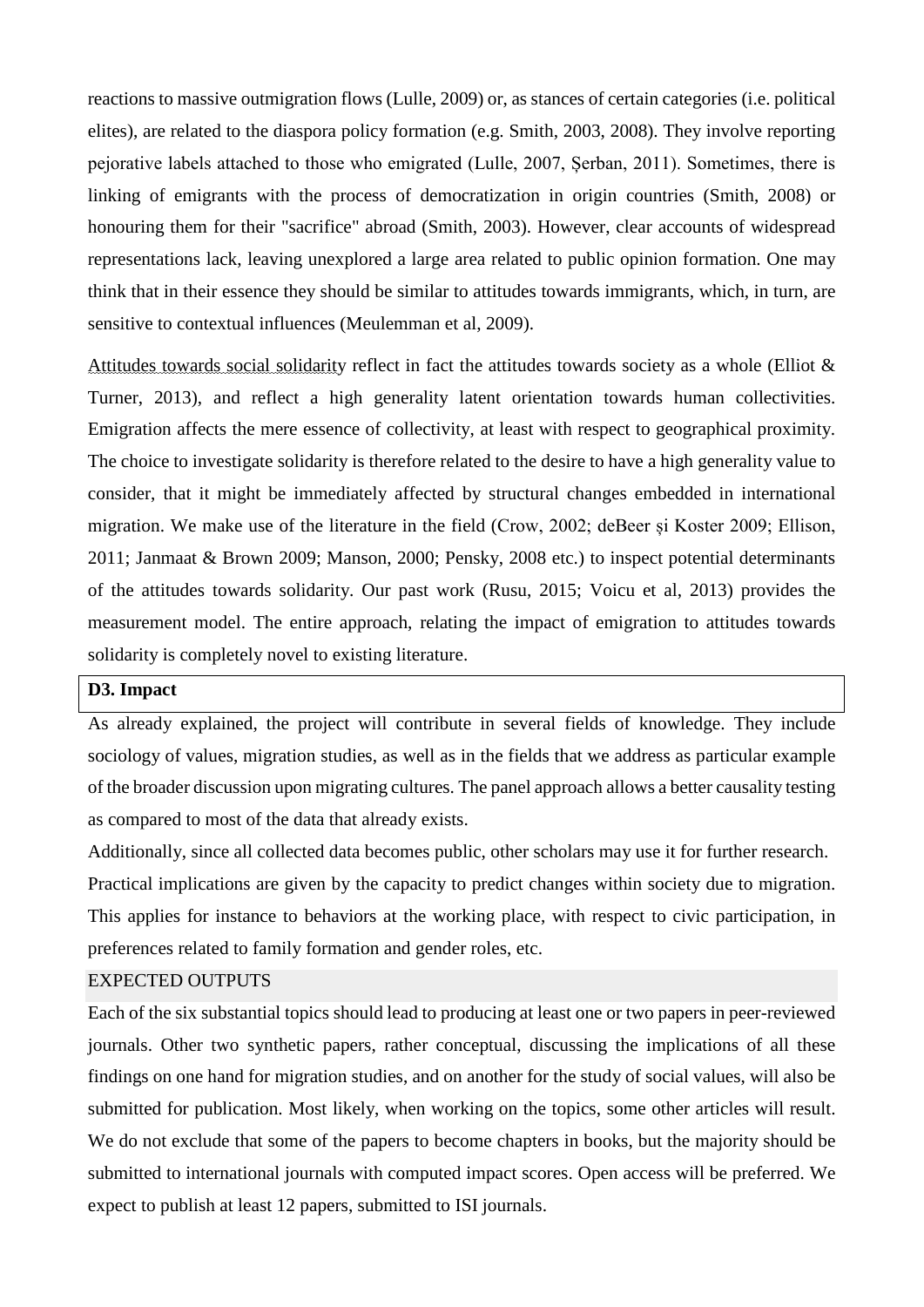The resulting database will be deposited by the end of 2018 in a social data archive. It will be also directly distributed through the project's website. The website will be also used for popularization towards the public. Interviews and media releases will contribute to this goal, as well.

The activity within the project will help the two junior members to develop and finalize their theses, and will provide substantial inputs to the habilitation theses of Monica Șerban, Marian Vasile, and Claudiu Tufiș.

#### **D4. Metodology**

#### CHALLENGES

There are at least four very important challenges to studying social remittances.

On one hand, there is an issue of causality. Typically, migration studies have to face the fluidity of contexts of the subjects. Migrants move from a place to another and it is difficult to accurately assess, based on retrospective information, if they were different or not, from the very beginning, in comparison with the stayers in the society of origin or with the natives in the host society. To rigorously control for the initial state, one would need to interview immigrants long before migration, and after it, at different moments in time.

The same applies to stayers: the fact that their friends and relatives migrated to a specific destination might have been a matter of similarity between the values of their circle of fellows (including the stayers) and the culture in that specific society. Therefore, similarities in terms of, for instance, behaviours of sharing housework, might have preceded migration and are not a remittance due to mediated contagion with the culture in the society of destination.

To clearly establish causality, we adopt a panel approach, as we will explain immediately.

The second challenge that we face is the need to disentangle causation due to contagion from other cultures due to migration within a mix of natural social change. In other words we need to establish a clear control group that remains untouched or almost untouched by the migration of people in the close social network. We address the issue through the panel design, while the sample also includes a couple of hundreds respondents that have no migrated friends and relatives.

The third challenge is typical for social remittances. It involves the need for generalization from a single flow data to a multitude of destinations-origin pairs. The literature on social remittances is based mainly on in depth analyzing qualitative data collected through multi-site fieldwork from communities of migrants that describe a single migration flow to connect one origin to one destination. Our attempt is to compare such flows, or -more exactly- to investigate the consequences in the society of origin by considering social remittances from various destinations. The quantitative approach answers these challenges, and allows comparing for a variety of situations and exposures.

The fourth challenge is to consider the interactions of immigrants with the host society, and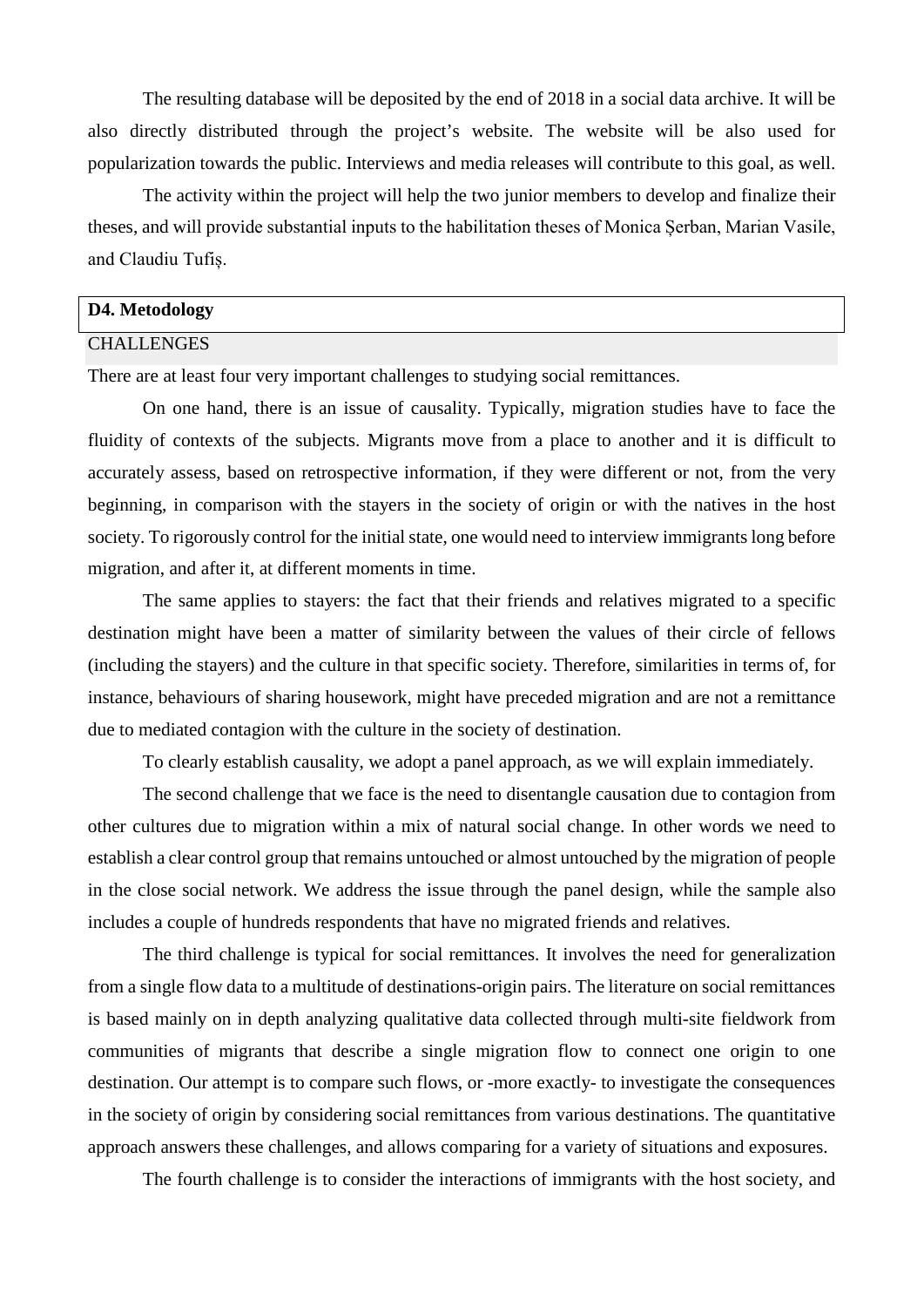the quality of communication with those left in the home country. Immigrants living isolated in their own migrant communities are less likely to remit values from the host society, but rather from the closed group in which they live. If not in contact with immigrated friends, one cannot be the recipient of social values remitted by these ones. Consequently, we will design the interview guidelines in such a way that we collect information about the intensity and frequency of contacts between stayers and emigrants, as well as with respect to integration into the host society, in the case of returnees.

#### EMPIRICAL SOLUTION

The panel approach is key to our project. We use data collected in 2012 and replicate part of the study focusing on our themes of interest. The 2012 Romanian version of the World Values Survey included an extended battery of items to tap for migration experiences. World Values Survey is one of the best know academic global large-scale survey. It includes a core part of the questionnaire and each national team has the freedom to add country-specific questions. Most of the core is common with one of the European Values Study. EVS 2008-2009 provided data for 47 European societies (more European societies than included in the WVS). If combining the two data sets, one may have information collected around the year 2010, from national samples in about 90 societies. Aggregated at country level, such data provides macrolevel indicators for the respective societies, to stand as measures of the cultural norms in these countries. For instance, one may derive reliable indicators for the culture of participation, the culture of life satisfaction, the work values, etc. (Voicu, 2014; Voicu & Vasile, 2014).

WVS 2012 Romania collected data from 1520 respondents. Among them, a third are in contact with relatives or friends that migrated abroad, to 56 different destinations. 214 respondents have previous migration experiences, for work or study, and were living in Romania at time of interviewing. The country specific questions in the questionnaire not only allow to identify these types of respondents, but also offer information about the length of their migrations spell(s), the frequency of contact with migrated friends and relatives, and the countries with which they get in direct or mediated contact. This allows the researcher to add relevant information about the social values in these countries, derived from the pooled EVS/WVS dataset, as explained in the previous paragraph.

Romanian Election Study (RES) is another survey that we will use. It is developed by the Romanian team of the Comparative Study of Electoral Systems. RES 2012 included the same set of items that allows identifying migration experiences and the mediated exposure to other cultures that may lead to social remittances. RES also include a third of respondents in contact with their migrated peers, some 200 returnees, within a sample of 1506 respondents.

The two datasets were collected in the second half of 2012 (August-October, respectively September-December), used similar sampling methodologies, and include sets of identical items for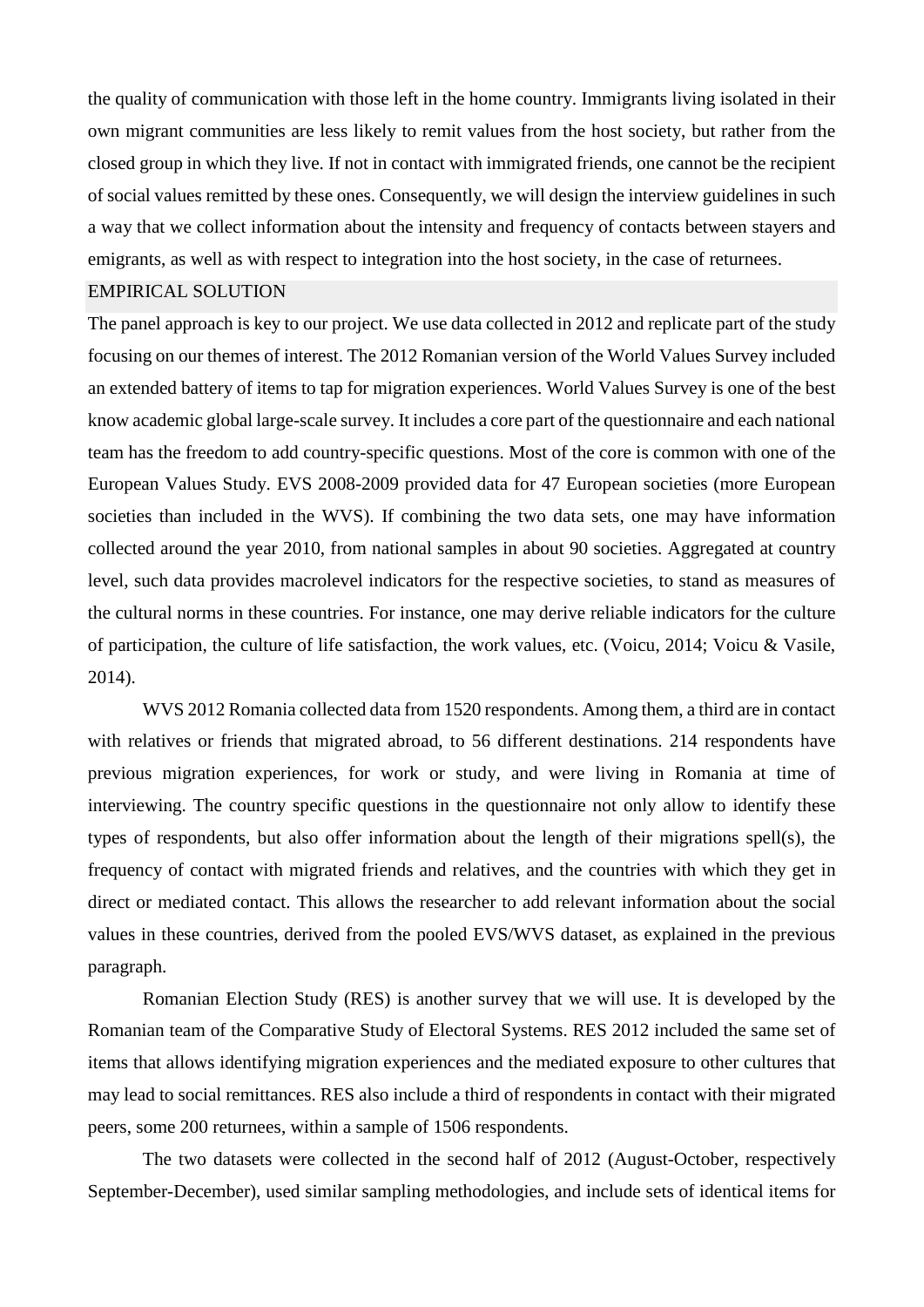civic participation, political participation, and life satisfaction.

We intend to merge the two datasets and to have a larger pooled data set of roughly 3000 respondents, out of which some 400 have former migration experience, and 1000 are in contact with migrated peers, being therefore likely to be the vehicles for social remittances. Increasing the size of sample is good for preventing attrition effects to decrease to much the number of societies with which one get in direct or mediated contact.

We intend to re-interview this pooled sample in 2017, using the questions relevant for our objectives. The data can be latter analysed through a multilevel approach: each respondent can be subject to several influences, therefore a multiple group membership multilevel (MGMMLM) approach can be considered. It should be combined with the fixed-effects analyses suggested by the pattern design, or can be approached in a structural equation modelling (SEM) environment. MPlus is the software to adequately address such data structure. Panel models or Propensity matching can be also employed to properly answer the causality challenge.

## **D5***.* **Ethical aspects (if appropriate)**

All respondents will be asked for accepting being interviewed, privacy and anonymity will be ensured. No personal data will be disclosed through the database.

#### **D6. Resources and budget**

The costs related to the project are easily to explain: in the 2017, the bulk of the budget is given by the costs of the survey (a data-collecting agency will be selected). Logistic also includes cost for language proofing, a laptop, and the costs for the audit required by UEFICSDI in its grants. Travel implies presence in conferences, in particular ESRA 2017, and the EVS workshop in Lisbon. 2018 and 2019 include other presences in various conferences (e.g. IMISCOE, ESA research networks, WVS and EVS workshops), to be reflected in travel costs. Logistical includes again the yearly audit, software (MPlus, Stata), language proofing, and a laptop. Indirect costs are 10% of direct ones.

Budget Breakdown (lei):

| <b>Budget chapter (expenses)</b> | 2017 (lei) | 2018 (lei) | 2019 (lei) | <b>Total</b><br>(lei) | Total (EURO) |  |
|----------------------------------|------------|------------|------------|-----------------------|--------------|--|
| Personnel                        | 188000     | 188000     | 94000      | 470000                | 104444,44    |  |
| Logistical                       | 213900     | 15000      | 12493      | 241393                | 53642,89     |  |
| <b>Travel</b>                    | 20000      | 30000      | 10000      | 60000                 | 13333,33     |  |
| <b>Indirect</b>                  | 42190      | 23300      | 11649      | 77139                 | 17142,00     |  |
| <b>Total</b>                     | 464090     | 256300     | 128142     | 848532                | 188562,67    |  |

The team includes Bogdan Voicu as coordinator, two PhD/Master students (PS1 and PS2, to be selected in the fall of 2017), and two positions to be shared by specific investigators. All senior members are part of the Romanian Group for Studying Social Values and have previous publishing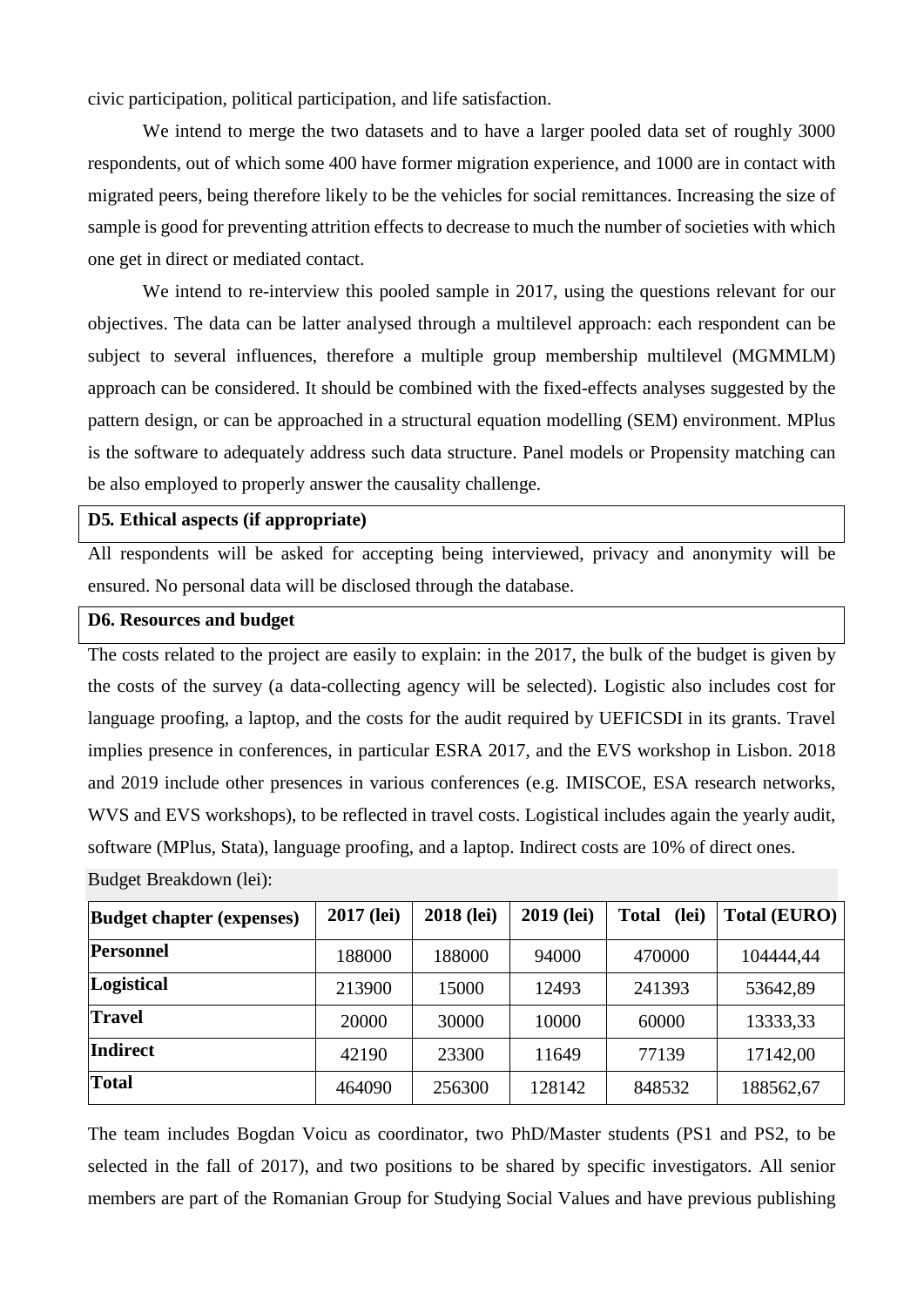experience together. The list of responsibilities is developed according to previous expertise:

|     | <b>Working package</b>                                                                   | Coordinator                 | Other members*              |  |  |  |  |  |
|-----|------------------------------------------------------------------------------------------|-----------------------------|-----------------------------|--|--|--|--|--|
| lc. | Coordination                                                                             | Bogdan Voicu                | PS1, PS2, Marian Vasile     |  |  |  |  |  |
| IL1 | Literature review - social values                                                        | Bogdan Voicu                | PS1                         |  |  |  |  |  |
| IL3 | Literature review - social remittances                                                   | <b>Bogdan Voicu</b>         | PS <sub>2</sub>             |  |  |  |  |  |
| lS1 | Life satisfaction                                                                        | <b>Marian Vasile</b>        | Bogdan Voicu                |  |  |  |  |  |
| S2  | Civic Participation                                                                      | Claudiu Tufis               | Monica Şerban, Bogdan Voicu |  |  |  |  |  |
| S3  | Political Participation                                                                  | Mircea Comsa                | Bogdan Voicu                |  |  |  |  |  |
| ls4 | Work values                                                                              | Bogdan Voicu                | <b>PS1, PS2</b>             |  |  |  |  |  |
| ls5 | Attitudes towards emigrants                                                              | Monica Şerban               | Bogdan Voicu                |  |  |  |  |  |
| lS6 | Attitudes towards solidarity                                                             | <b>Horatiu Rusu</b>         | Bogdan Voicu, PS2           |  |  |  |  |  |
| lF. | Survey: design, fieldwork                                                                | Mircea Comșa, Marian Vasile | Bogdan Voicu                |  |  |  |  |  |
|     | D1 Dissemination: seminars                                                               | Marian Vasile, PS1          |                             |  |  |  |  |  |
|     | $*$ all others may join, but this solumn inslude the ones with specific roles in the M/D |                             |                             |  |  |  |  |  |

 $*$ all others may join, but this column include the ones with specific roles in the WF

**[Mircea Comșa](https://sites.google.com/site/mirceacomsa)** (Professor of Sociology, UBB Cluj) is expert on electoral behavior, including migration related one, and in sampling methodology.

**[Horațiu Rusu](https://sites.google.com/a/ulbsibiu.ro/horatiu-rusu/)** (Professor of Sociology, ULBS) is expert in the field of social solidarity and identity. **[Monica Șerban](http://iccv.ro/node/8)** (Senior Researcher II, ICCV) focuses on migration mechanisms, and will be the main responsible for the working package on attitudes towards emigrants, a field of knowledge that she started to establish together with Bogdan Voicu.

**[Claudiu Tufiș](http://www.tufis.ro/Claudiu.html)** (Associated Professor, UB) focuses on social movements as form of participation.

**[Marian Vasile](http://www.marian-vasile.ro/)**, Associate Professor (University of Bucharest & ICCV) is publishing on subjective wellbeing. He will be the main in charge with the life-satisfaction WP. He will also ensure the supervisation of data cleaning procedures.

**The two junior members** will involve in all activities related to data collection, will have a role in translation and back-translation procedures, and will join several particular WPs for data analysis. They will also assist the coordinator in administrative tasks.

Each L1-L3 and S1-S6 working packages will lead to at least one paper. Each member of the team will be involved in writing at least one paper, while the coordinator will involve in most of the analysis. Most packages are expected to produce more than a paper, with a minimum total of 12.

|     |                                                                                                                       | 2017                                                              |           |  |  |  | 2019     |  |          |          |
|-----|-----------------------------------------------------------------------------------------------------------------------|-------------------------------------------------------------------|-----------|--|--|--|----------|--|----------|----------|
|     | <b>Activity</b>                                                                                                       | 1 2 3 4 5 6 7 8 9 10 11 12 1 2 3 4 5 6 7 8 9 10 11 12 1 2 3 4 5 6 |           |  |  |  |          |  |          |          |
|     | Coordination                                                                                                          |                                                                   |           |  |  |  |          |  |          |          |
| L1  | Literature review $-$ social values                                                                                   |                                                                   |           |  |  |  |          |  | analysis |          |
| 'L3 | Literature review $-$ social remittances                                                                              |                                                                   |           |  |  |  |          |  |          | analysis |
|     | Survey: design*, fieldwork                                                                                            |                                                                   | fieldwork |  |  |  |          |  |          |          |
| S   | the six specific domains                                                                                              | lit.rew                                                           |           |  |  |  | analysis |  |          |          |
|     | D1   Dissemination: conferences, papers                                                                               |                                                                   |           |  |  |  |          |  |          |          |
|     | $*$ Activities include preparation of the fieldwork, including translation/backtranslation activities, sampling, etc. |                                                                   |           |  |  |  |          |  |          |          |

Succession of activities supposes conceptual preparation (finishing the literature review), design of the survey, data-collecting, analysis, dissemination (website, conferences, academic papers, seminars, media releases, PhD & habilitation thesis, depositing database into an archive, etc.).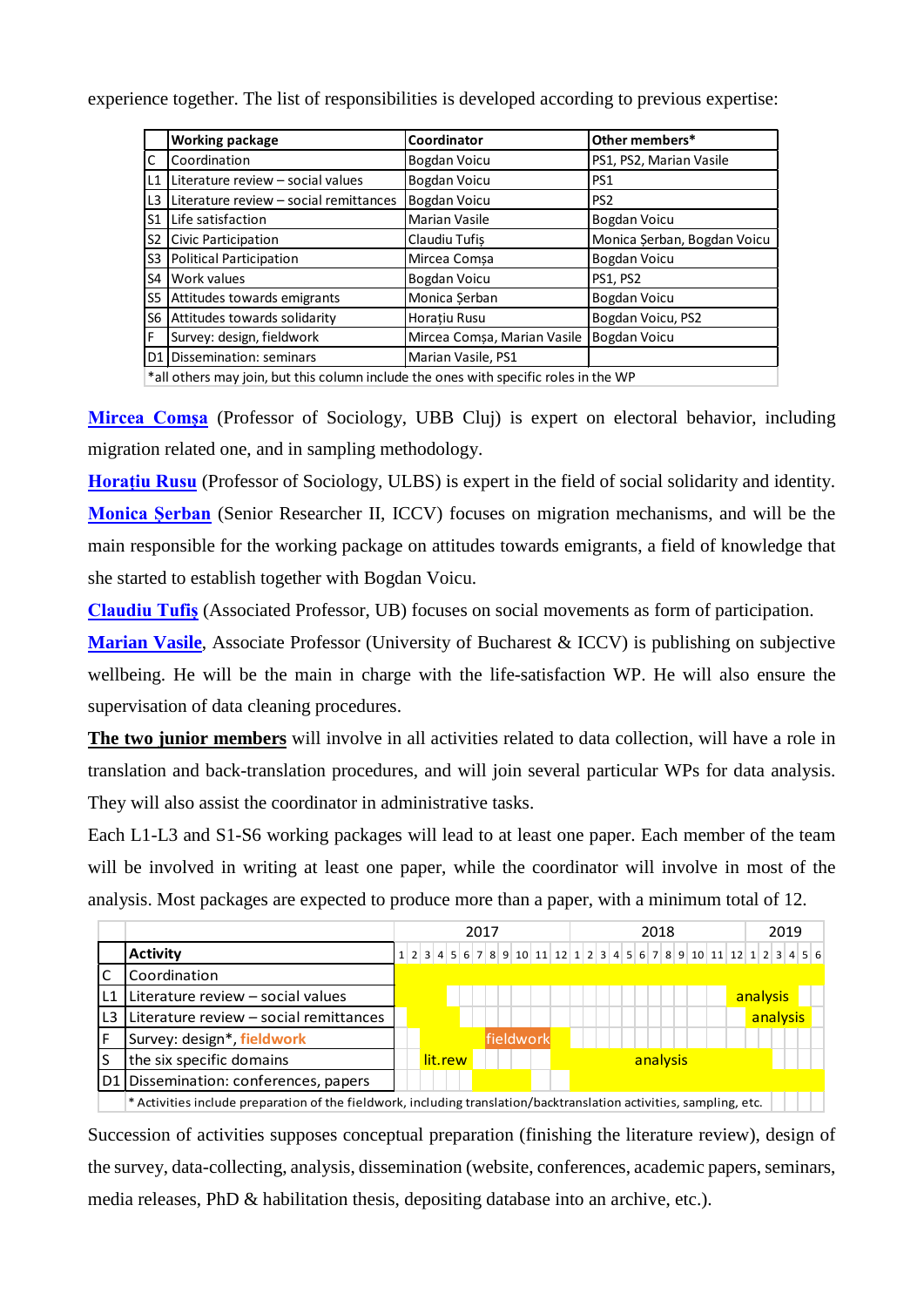#### **D7. Bibliography** *(maximum 2 pages)*

*[Given the space limitation, this is only a selection, randomly including 1/6 of the cited references]* Ackers, H. L. (2015). Mobilities and Knowledge Transfer: Understanding the Contribution of

Volunteer Stays to North–South Healthcare Partnerships. *International Migration*. 53(1): 131–147.

- Alba, R., Nee, V. (2003). R*emaking the American Mainstream: Assimilation and Contemporary Immigration*, Cambridge, MA: Harvard University Press
- Beck, U., Beck-Gernsheim, E. (2001). *Individualization. Institutionalized Individualism and Its Social and Political Consequences*. London: Sage.
- Berry, J. (1997). Immigration, acculturation and adaptation. *Applied Psychology: An International Review*, *46*(1), 5-34.
- Berry, J. W. (2005). Acculturation: Living successfully in two cultures. *International Journal of Intercultural Relations, 29*(6), 697-712.
- Berry, J. W. (2009). A critique of critical acculturation. *International Journal of Intercultural Relations*, 33, 361–371.
- Espadas, MA, Aboussi, M, Lozano, ER. (2012). Associations of Immigrants in the Third Sector in Andalucía: Governance and Networking Issues, *Voluntas*, forthcoming DOI 10.1007/s11266-012- 9277-x
- Fraga, Louis et al. 2012. *Latinos in the New Millennium: An Almanac of Opinion, Behavior, and Policy Preferences*, Cambridge: Cambridge University Press.
- Inglehart, R, Welzel, C. (2005). *Cultural Change and Democracy: The Human Development Sequence*, New York and Cambridge: Cambridge University Press.
- Kosic, Ankica (2008). 'What Motivates Civic Participation Of Immigrants? Antecedents and experiences', in Vogel, D. (ed), *Highly Active Migrants. A resource for European civil societies.* Frankfurt am Main: Peter Lang, 93-108.
- Levitt, P. (2001). *The transnational villagers* (Vol. 46). Berkeley: University of California Press.
- Lulle, Aija. 2009. Labour Emigration: Government and Social Partner Policies in Latvia, pp. 291-308 in Béla Galgóczi, Janine Leschke, and Andrew Watt, eds. *EU labour migration since enlargement: trends, impacts and policies*. Ashgate.
- Merton R. (1968) *Social Theory and Social Structure,* New York: Free Press.
- Michalos AC. (1985) Multiple discrepancies theory (MDT) (1985). In: Michalos AC (ed) *Citation Classics from Social Indicators Research. The Most Cited Articles Edited and Introduced by Alex C. Michalos.* Dordrecht, The Netherlands: Springer, 305-372.
- Paloni, A., Massey, DS, Ceballos, M, Espinosa, K, Spittel, M (2001). Social Capital and International Migration: A Test Using Information on Family Networks, *American Journal of Sociology* 106(5):1262-98.